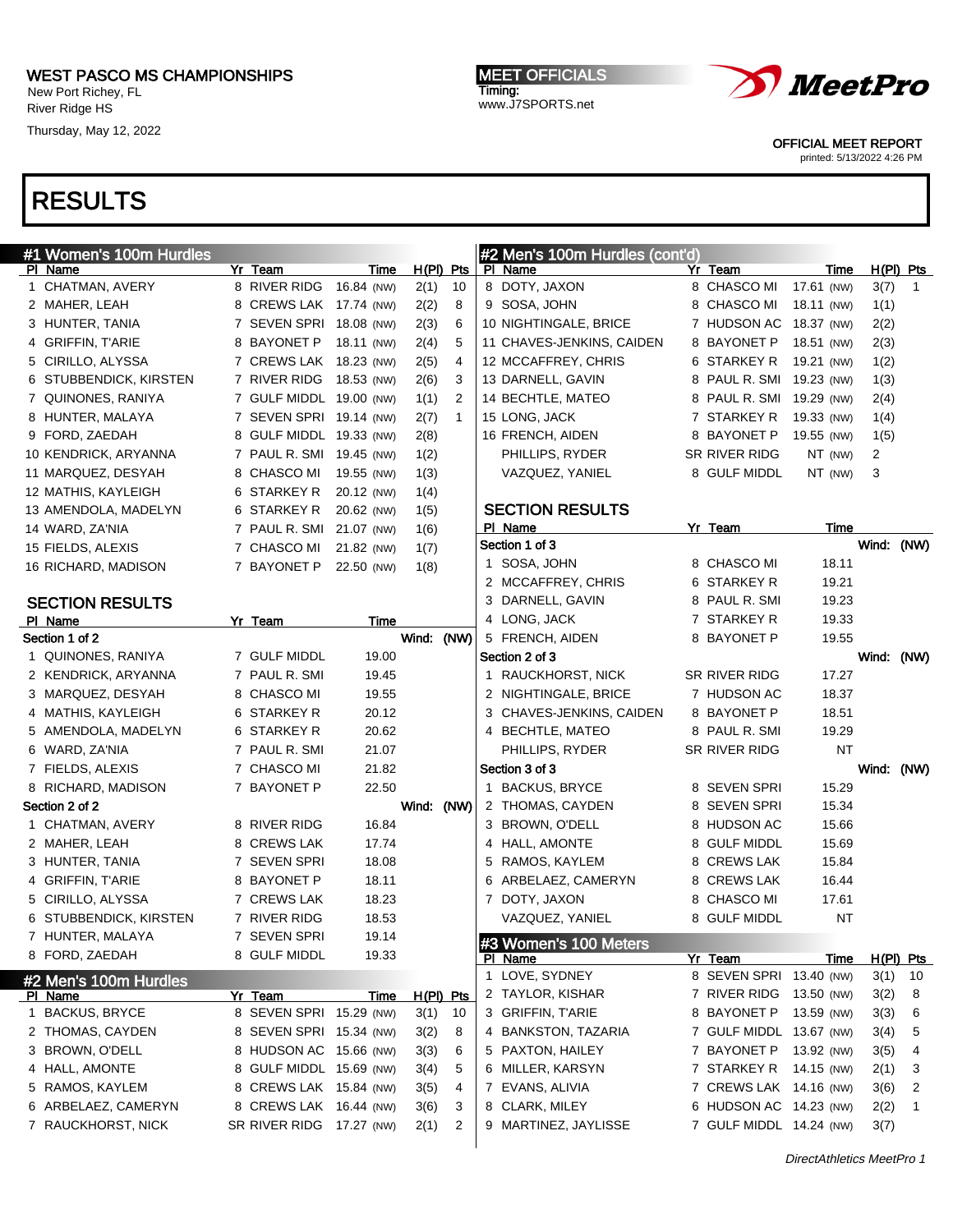New Port Richey, FL River Ridge HS

Thursday, May 12, 2022

MEET OFFICIALS Timing: www.J7SPORTS.net



OFFICIAL MEET REPORT

printed: 5/13/2022 4:26 PM

| #3 Women's 100 Meters (cont'd) |                          |             |             |                 | #4 Men's 100 Meters (cont'd)      |                          |             |            |             |
|--------------------------------|--------------------------|-------------|-------------|-----------------|-----------------------------------|--------------------------|-------------|------------|-------------|
| PI Name                        | Yr Team                  | Time        | $H(PI)$ Pts |                 | PI Name                           | Yr Team                  | Time        |            | $H(PI)$ Pts |
| 10 WINTHROP, KEMYAH            | 7 PAUL R. SMI 14.30 (NW) |             | 1(1)        |                 | 12 FOWLER, DUSTIN                 | 7 PAUL R. SMI 12.81 (NW) |             | 2(4)       |             |
| 11 MORROW, MAKAYLA             | 8 RIVER RIDG             | 14.42 (NW)  | 3(8)        |                 | 13 BRINSON, WENDALL               | 8 BAYONET P              | 12.98 (NW)  | 2(5)       |             |
| 12 MEDINA, JASLENE             | 8 CHASCO MI              | 14.56 (NW)  | 2(3)        |                 | 14 MARTY, JOHN-JOSE               | 8 CREWS LAK 13.00 (NW)   |             | 1(1)       |             |
| 13 HUNTER, TANIA               | 7 SEVEN SPRI 14.60 (NW)  |             | 1(2)        |                 | 15 VANTERPOOL, KAYDEN             | 8 BAYONET P              | 13.32 (NW)  | 1(2)       |             |
| 14 TORRES, SABRINA             | 8 CREWS LAK 14.60 (NW)   |             | 2(4)        |                 | 16 DOSTON, ANTONY                 | 7 CREWS LAK 13.35 (NW)   |             | 1(3)       |             |
| 15 KERVIN, VANESSA             | 6 PAUL R. SMI 14.88 (NW) |             | 1(3)        |                 | 17 MALDONADO, DANNY               | 6 STARKEY R              | 13.38 (NW)  | 1(4)       |             |
| 16 MOSCA, SIENNA               | 7 STARKEY R              | 15.16 (NW)  | 1(4)        |                 | 18 WELLS, MARIELLE                | 6 STARKEY R              | 13.82 (NW)  | 1(5)       |             |
| 17 FISHER-NASH, JAENISHA       | 8 CHASCO MI              | 15.43 (NW)  | 2(5)        |                 |                                   |                          |             |            |             |
| 18 AGRESTA, JEMMA-ANN          | 7 HUDSON AC 15.53 (NW)   |             | 1(5)        |                 | <b>SECTION RESULTS</b>            |                          |             |            |             |
|                                |                          |             |             |                 | PI Name                           | Yr Team                  | Time        |            |             |
| <b>SECTION RESULTS</b>         |                          |             |             |                 | Section 1 of 3                    |                          |             | Wind: (NW) |             |
| PI Name                        | Yr Team                  | Time        |             |                 | 1 MARTY, JOHN-JOSE                | 8 CREWS LAK              | 13.00       |            |             |
| Section 1 of 3                 |                          |             | Wind: (NW)  |                 | 2 VANTERPOOL, KAYDEN              | 8 BAYONET P              | 13.32       |            |             |
| 1 WINTHROP, KEMYAH             | 7 PAUL R. SMI            | 14.30       |             |                 | 3 DOSTON, ANTONY                  | 7 CREWS LAK              | 13.35       |            |             |
| 2 HUNTER, TANIA                | 7 SEVEN SPRI             | 14.60       |             |                 | 4 MALDONADO, DANNY                | 6 STARKEY R              | 13.38       |            |             |
| 3 KERVIN, VANESSA              | 6 PAUL R. SMI            | 14.88       |             |                 | 5 WELLS, MARIELLE                 | 6 STARKEY R              | 13.82       |            |             |
| 4 MOSCA, SIENNA                | 7 STARKEY R              | 15.16       |             |                 | Section 2 of 3                    |                          |             | Wind: (NW) |             |
| 5 AGRESTA, JEMMA-ANN           | 7 HUDSON AC              | 15.53       |             |                 | 1 SIMMS, CORY                     | 8 SEVEN SPRI             | 12.39       |            |             |
| Section 2 of 3                 |                          |             | Wind: (NW)  |                 | 2 BOSTIC, CHRISTOPHER             | 7 HUDSON AC              | 12.71       |            |             |
| 1 MILLER, KARSYN               | 7 STARKEY R              | 14.15       |             |                 | 3 WILLIAMS, DANIEL                | SR RIVER RIDG            | 12.76       |            |             |
| 2 CLARK, MILEY                 | 6 HUDSON AC              | 14.23       |             |                 | 4 FOWLER, DUSTIN                  | 7 PAUL R. SMI            | 12.81       |            |             |
| 3 MEDINA, JASLENE              | 8 CHASCO MI              | 14.56       |             |                 | 5 BRINSON, WENDALL                | 8 BAYONET P              | 12.98       |            |             |
| 4 TORRES, SABRINA              | 8 CREWS LAK              | 14.60       |             |                 | Section 3 of 3                    |                          |             | Wind: (NW) |             |
| 5 FISHER-NASH, JAENISHA        | 8 CHASCO MI              | 15.43       |             |                 | 1 COLEMAN, MARCUS                 | 7 GULF MIDDL             | 11.88       |            |             |
| Section 3 of 3                 |                          |             | Wind: (NW)  |                 | 2 BACKUS, BRYCE                   | 8 SEVEN SPRI             | 11.98       |            |             |
| 1 LOVE, SYDNEY                 | 8 SEVEN SPRI             | 13.40       |             |                 | 3 QUINTANA, JAIDEN                | SR RIVER RIDG            | 12.10       |            |             |
| 2 TAYLOR, KISHAR               | 7 RIVER RIDG             | 13.50       |             |                 | 4 MCCLINTON, MARIO                | 8 GULF MIDDL             | 12.22       |            |             |
| 3 GRIFFIN, T'ARIE              | 8 BAYONET P              | 13.59       |             |                 | 5 GRAVES, JAMES                   | 8 CHASCO MI              | 12.55       |            |             |
| 4 BANKSTON, TAZARIA            | 7 GULF MIDDL             | 13.67       |             |                 | 6 MARTIR, JACOB                   | 7 HUDSON AC              | 12.67       |            |             |
| 5 PAXTON, HAILEY               | 7 BAYONET P              | 13.92       |             |                 | 7 SCORCA, JINSEN                  | 8 CHASCO MI              | 12.68       |            |             |
| 6 EVANS, ALIVIA                | 7 CREWS LAK              | 14.16       |             |                 | 8 DARNELL, GAVIN                  | 8 PAUL R. SMI            | 12.73       |            |             |
| 7 MARTINEZ, JAYLISSE           | 7 GULF MIDDL             | 14.24       |             |                 |                                   |                          |             |            |             |
| 8 MORROW, MAKAYLA              | 8 RIVER RIDG             | 14.42       |             |                 | #5 Women's 1600 Meters<br>PI Name | Yr Team                  | <b>Time</b> |            | <u>Pts</u>  |
|                                |                          |             |             |                 | 1 WATTS, STELLA                   | 6 STARKEY R              | 6:01.58     |            | 10          |
| #4 Men's 100 Meters<br>PI Name | Yr Team                  | <u>Time</u> | $H(PI)$ Pts |                 | 2 DEGROAT, KINSLEY                | 6 RIVER RIDG             | 6:04.00     |            | 8           |
| 1 COLEMAN, MARCUS              | 7 GULF MIDDL 11.88 (NW)  |             | 3(1)        | 10 <sup>°</sup> | 3 KROMOLICKI, CARLEE              | 8 SEVEN SPRI             | 6:06.52     |            | 6           |
| 2 BACKUS, BRYCE                | 8 SEVEN SPRI 11.98 (NW)  |             | 3(2)        | 8               | 4 RICHARDSON, LAYLA               | 6 CREWS LAK              | 6:29.26     |            | 5           |
| 3 QUINTANA, JAIDEN             | SR RIVER RIDG 12.10 (NW) |             | 3(3)        | 6               | 5 WACHTEL, MADELINE               | 7 RIVER RIDG             | 6:37.81     |            | 4           |
| 4 MCCLINTON, MARIO             | 8 GULF MIDDL 12.22 (NW)  |             | 3(4)        | 5               | 6 ZARAZUA, VALERY                 | 7 PAUL R. SMI            | 6:38.13     |            | 3           |
| 5 SIMMS, CORY                  | 8 SEVEN SPRI 12.39 (NW)  |             |             |                 | 7 SCHULTZ, LANIYA                 | 6 BAYONET P              | 6:40.48     |            |             |
|                                |                          |             | 2(1)        | 4               |                                   | 6 STARKEY R              |             |            | 2<br>1      |
| 6 GRAVES, JAMES                | 8 CHASCO MI              | 12.55 (NW)  | 3(5)        | 3               | 8 BRANDENBURG, PAIGE              |                          | 6:42.19     |            |             |
| 7 MARTIR, JACOB                | 7 HUDSON AC              | 12.67 (NW)  | 3(6)        | 2               | 9 QUINONES, RANIYA                | 7 GULF MIDDL             | 6:45.11     |            |             |
| 8 SCORCA, JINSEN               | 8 CHASCO MI              | 12.68 (NW)  | 3(7)        | 1               | 10 WILSON, GABRIELA               | 7 SEVEN SPRI             | 6:48.31     |            |             |
| 9 BOSTIC, CHRISTOPHER          | 7 HUDSON AC 12.71 (NW)   |             | 2(2)        |                 | 11 ERNESTINE, KRISTIN             | 7 GULF MIDDL             | 6:53.23     |            |             |
| 10 DARNELL, GAVIN              | 8 PAUL R. SMI 12.73 (NW) |             | 3(8)        |                 | 12 JANKE, MADISON                 | 8 CHASCO MI              | 6:58.94     |            |             |
| 11 WILLIAMS, DANIEL            | SR RIVER RIDG 12.76 (NW) |             | 2(3)        |                 | 13 JANKE, MACKENZIE               | 8 CHASCO MI              | 7:05.11     |            |             |
|                                |                          |             |             |                 |                                   |                          |             |            |             |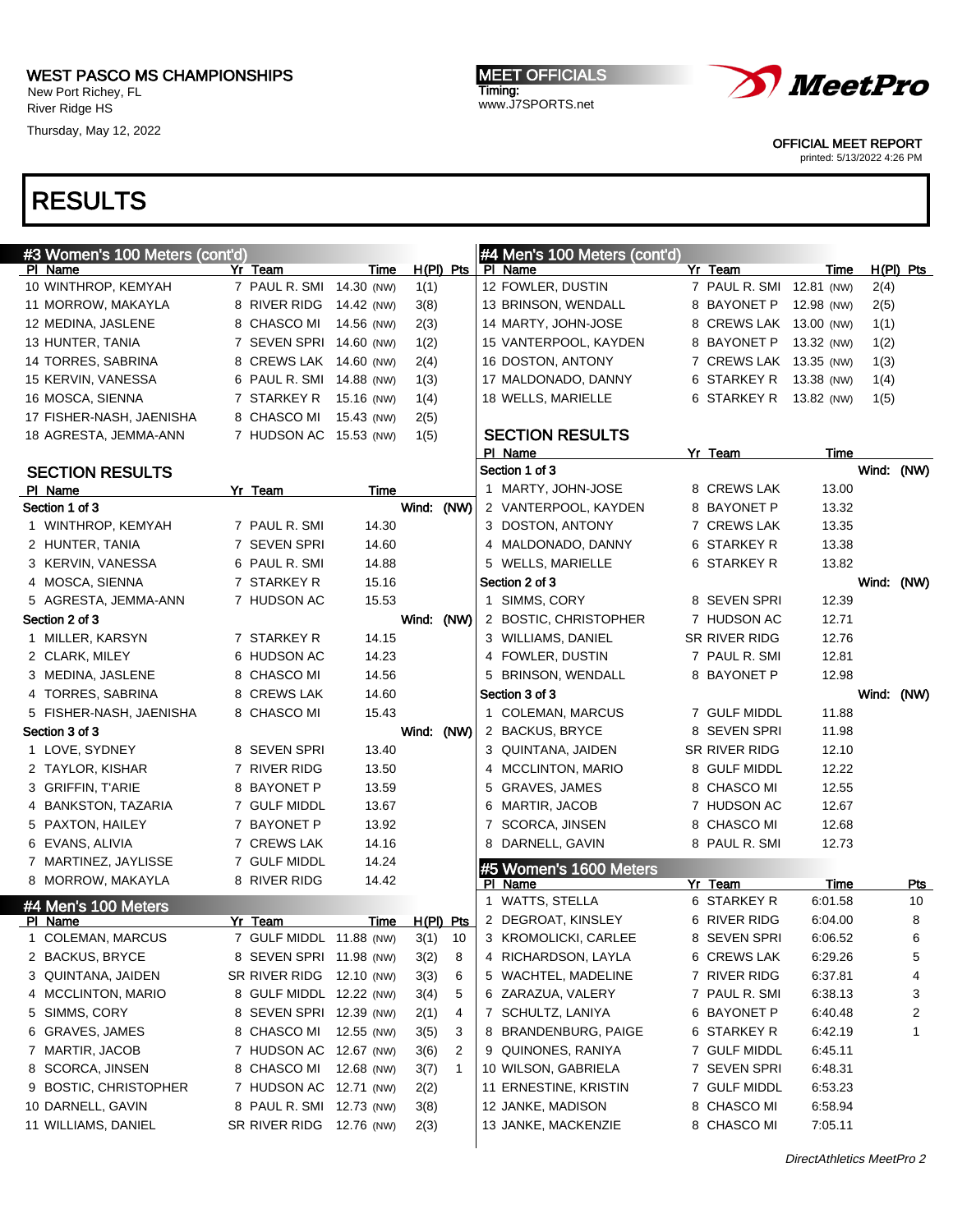New Port Richey, FL River Ridge HS

Thursday, May 12, 2022

MEET OFFICIALS Timing: www.J7SPORTS.net



OFFICIAL MEET REPORT

printed: 5/13/2022 4:26 PM

| #5 Women's 1600 Meters (cont'd)   |                      |                        |                | #7 Women's 4 x 100m Relay (cont'd)           |                                         |
|-----------------------------------|----------------------|------------------------|----------------|----------------------------------------------|-----------------------------------------|
| PI Name                           | Yr Team              | Time                   | Pts            | PI Team                                      | $H(PI)$ Pts<br>Time                     |
| 14 WOLFINGER, SERENA              | 7 PAUL R. SMI        | 7:09.80                |                | 7 CHASCO MIDDLE SCHOOL (A)                   | 59.63<br>2(5)<br>$\overline{2}$         |
| 15 RE, HALEY                      | 8 HUDSON AC          | 7:20.51                |                | 1) MARQUEZ, DESYAH 8                         | 2) POWELL, CELINA 6                     |
| 16 MOODY, JESSICA                 | 8 BAYONET P          | 7:29.72                |                | 3) NISBETT, TIMAYA 8                         | 4) MEDINA, JASLENE 8                    |
|                                   |                      |                        |                | 8 STARKEY RANCH K-8 SCHOOL (A)               | 1:00.77<br>1(3)<br>$\overline{1}$       |
| #6 Men's 1600 Meters              |                      |                        |                | 1) BOTARELLI, FABIANA 6                      | 2) HARRIS, BELLA 6                      |
| PI Name                           | Yr Team              | Time                   | <u>Pts</u>     | 3) BELL, LAYLA 6                             | 4) MATHIS, KAYLEIGH 6                   |
| 1 HINDMAN, CHRISTIAN              | 8 SEVEN SPRI         | 4:50.34                | 10             | 9 HUDSON ACADEMY (A)                         | 1:01.42<br>2(6)                         |
| 2 HEDGES, HAYDEN                  | 8 CREWS LAK          | 5:21.71                | 8              | 1) RATSASOMBATH, LEAH 6                      | 2) DEWEY, JACKLYN 7                     |
| 3 SAFFOLD, JAY                    | 7 CREWS LAK          | 5:26.45                | 6              | 3) AGRESTA, JEMMA-ANN 7                      | 4) CLARK, MILEY 6                       |
| 4 BAIRD, DECKER                   | 7 STARKEY R          | 5:26.93                | 5              |                                              |                                         |
| 5 SAUNDERS, DEIONDRE              | 7 CHASCO MI          | 5:38.46                | 4              | <b>SECTION RESULTS</b>                       |                                         |
| 6 CARPENTER, JOHN                 | 8 GULF MIDDL         | 5:40.13                | 3              | PI Team                                      | Time                                    |
| 7 ADAMS, DILLON                   | SR RIVER RIDG        | 5:49.74                | $\overline{2}$ | Section 1 of 2                               |                                         |
| 8 JAYE, CARTER                    | 8 SEVEN SPRI         | 5:56.48                | $\mathbf{1}$   | 1 SEVEN SPRINGS MIDDLE SCHOOL (A)            | 58.15                                   |
| 9 CURTIS, ETHAN                   | 7 PAUL R. SMI        | 5:57.68                |                | 1) DELGADO, VICTORIA 8                       | 2) CAMPOS, KAILY 7                      |
| 10 SQUIRES, COLTON                | 8 PAUL R. SMI        | 5:58.20                |                | 3) CRENSHAW, JIREH 7                         | 4) HUNTER, TANIA 7                      |
| 11 LALBACHAN, CONNER              | 6 GULF MIDDL         | 5:59.30                |                | 2 PAUL R. SMITH MIDDLE SCHOOL (A)            | 58.77                                   |
| 12 ZELLER, PARKER                 | 7 STARKEY R          | 6:08.57                |                | 1) WINTHROP, KEMYAH 7                        | 2) KENDRICK, ARYANNA 7                  |
| 13 MCKAY, ANDREW                  | 7 RIVER RIDG         | 6:08.86                |                | 3) POWE, KAITLYN 8                           | 4) KERVIN, VANESSA 6                    |
| 14 PACE, AIDEN                    | 6 HUDSON AC          | 6:19.83                |                | 3 STARKEY RANCH K-8 SCHOOL (A)               | 1:00.77                                 |
| 15 MARIER, ROBERT                 | 6 HUDSON AC          | 6.38.82                |                | 1) BOTARELLI, FABIANA 6                      | 2) HARRIS, BELLA 6                      |
| 16 LUNA, ALEX                     | 7 CHASCO MI          | 6:50.47                |                | 3) BELL, LAYLA 6                             | 4) MATHIS, KAYLEIGH 6                   |
| TUDOR, ASHTIN                     | 8 BAYONET P          | <b>NT</b>              |                | Section 2 of 2                               |                                         |
|                                   |                      |                        |                | 1 RIVER RIDGE MIDDLE SCHOOL (A)              | 53.85                                   |
| #7 Women's 4 x 100m Relay         |                      |                        |                | 1) TAYLOR, KISHAR 7                          | 2) MORROW, MAKAYLA 8                    |
| PI Team                           |                      | <u>Time</u>            | H(PI) Pts      | 3) KURPEJOVIC, SEJLA 6                       | 4) CHATMAN, AVERY 8                     |
| 1 RIVER RIDGE MIDDLE SCHOOL (A)   |                      | 53.85<br>2(1)          | 10             | 2 BAYONET POINT MIDDLE SCHOOL (A)            | 56.23                                   |
| 1) TAYLOR, KISHAR 7               | 2) MORROW, MAKAYLA 8 |                        |                | 1) HORSLEY, AMIAH 6                          | 2) MACK, DA'NIJAH 6                     |
| 3) KURPEJOVIC, SEJLA 6            | 4) CHATMAN, AVERY 8  |                        |                | 3) PAXTON, HAILEY 7                          | 4) GRIFFIN, T'ARIE 8                    |
| 2 BAYONET POINT MIDDLE SCHOOL (A) |                      | 56.23<br>2(2)          | 8              | 3 GULF MIDDLE SCHOOL (A)                     | 57.32                                   |
| 1) HORSLEY, AMIAH 6               | 2) MACK, DA'NIJAH 6  |                        |                | 1) MARTINEZ, JAYLISSE 7                      | 2) FORD, ZAEDAH 8                       |
| 3) PAXTON, HAILEY 7               | 4) GRIFFIN, T'ARIE 8 |                        |                | 3) MATOSDEAZA, VANESSA 8                     | 4) BANKSTON, TAZARIA 7                  |
| 3 GULF MIDDLE SCHOOL (A)          |                      | 57.32<br>2(3)          | 6              | 4 CREWS LAKE MIDDLE SCHOOL (A)               | 57.48                                   |
| 1) MARTINEZ, JAYLISSE 7           | 2) FORD, ZAEDAH 8    |                        |                | 1) EVANS, ALIVIA 7                           | 2) TORRES, SABRINA 8                    |
| 3) MATOSDEAZA, VANESSA 8          |                      | 4) BANKSTON, TAZARIA 7 |                | 3) GROPPE, ALLIE 7                           | 4) CIRILLO, ALYSSA 7                    |
| 4 CREWS LAKE MIDDLE SCHOOL (A)    |                      | 57.48 2(4)             | -5             | 5 CHASCO MIDDLE SCHOOL (A)                   | 59.63                                   |
| 1) EVANS, ALIVIA 7                | 2) TORRES, SABRINA 8 |                        |                | 1) MARQUEZ, DESYAH 8                         | 2) POWELL, CELINA 6                     |
| 3) GROPPE, ALLIE 7                | 4) CIRILLO, ALYSSA 7 |                        |                | 3) NISBETT, TIMAYA 8                         | 4) MEDINA, JASLENE 8                    |
| 5 SEVEN SPRINGS MIDDLE SCHOOL (A) |                      | 58.15                  | $1(1)$ 4       | 6 HUDSON ACADEMY (A)                         | 1:01.42                                 |
| 1) DELGADO, VICTORIA 8            | 2) CAMPOS, KAILY 7   |                        |                | 1) RATSASOMBATH, LEAH 6                      | 2) DEWEY, JACKLYN 7                     |
| 3) CRENSHAW, JIREH 7              | 4) HUNTER, TANIA 7   |                        |                | 3) AGRESTA, JEMMA-ANN 7                      | 4) CLARK, MILEY 6                       |
| 6 PAUL R. SMITH MIDDLE SCHOOL (A) |                      | 58.77<br>1(2)          | 3              |                                              |                                         |
| 1) WINTHROP, KEMYAH 7             |                      | 2) KENDRICK, ARYANNA 7 |                | #8 Men's 4 x 100m Relay                      |                                         |
| 3) POWE, KAITLYN 8                | 4) KERVIN, VANESSA 6 |                        |                | PI Team<br>1 SEVEN SPRINGS MIDDLE SCHOOL (A) | H(PI) Pts<br>Time<br>48.16<br>$1(1)$ 10 |
|                                   |                      |                        |                | 1) SIMMS, CORY 8                             | 2) THOMAS, CAYDEN 8                     |
|                                   |                      |                        |                | 3) PEABODY, ROBERT 8                         | 4) BACKUS, BRYCE 8                      |
|                                   |                      |                        |                |                                              |                                         |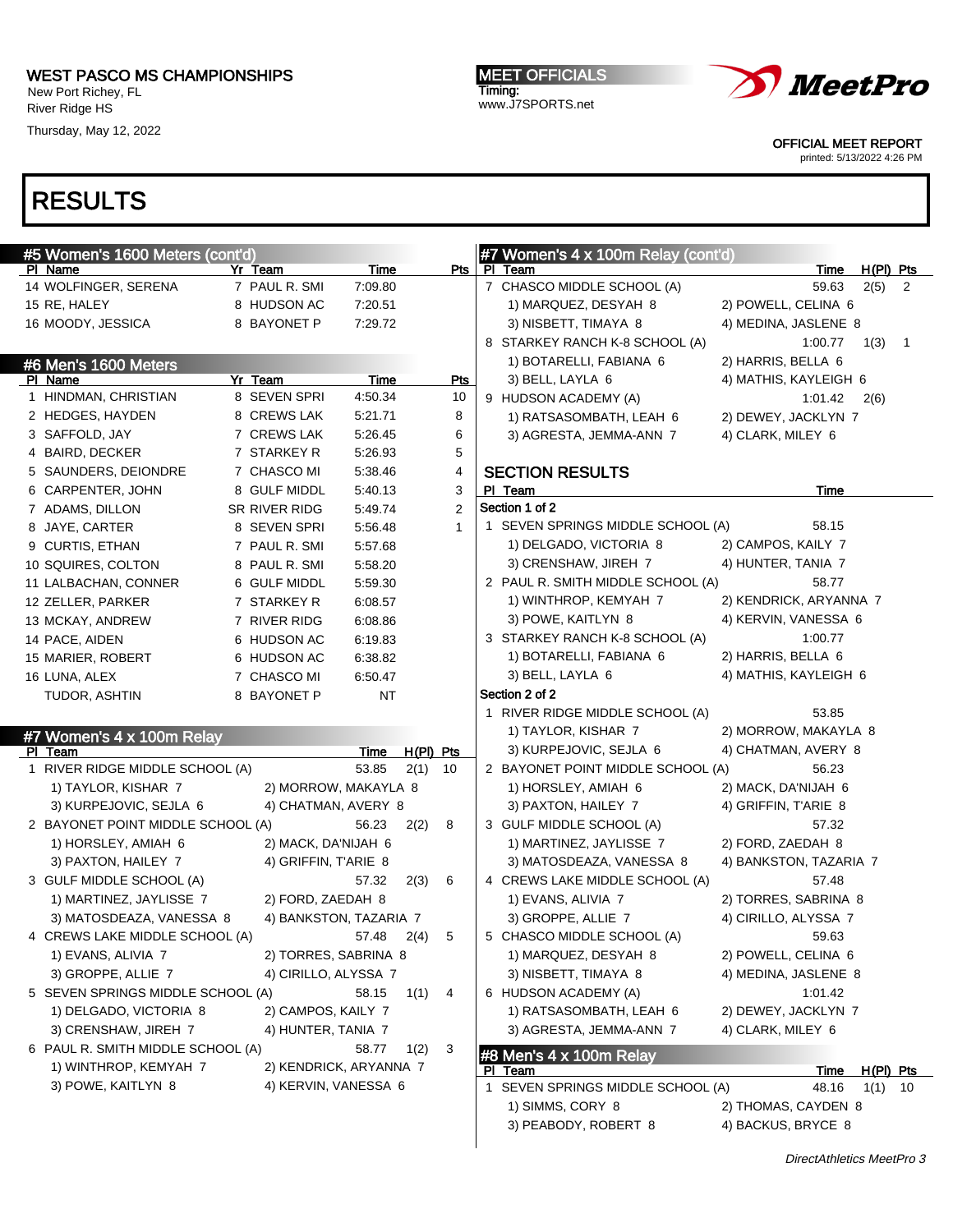New Port Richey, FL River Ridge HS

Thursday, May 12, 2022

MEET OFFICIALS Timing: www.J7SPORTS.net



OFFICIAL MEET REPORT

printed: 5/13/2022 4:26 PM

| #8 Men's 4 x 100m Relay (cont'd)  |                           |                        | #8 Men's 4 x 100m Relay (cont'd)  |              |                           |                      |
|-----------------------------------|---------------------------|------------------------|-----------------------------------|--------------|---------------------------|----------------------|
| PI Team                           | <b>Time</b>               | $H(PI)$ Pts            | PI Team                           |              | Time                      |                      |
| 2 CHASCO MIDDLE SCHOOL (A)        | 49.01                     | 2(1)<br>8              | 1) ARBELAEZ, CAMERYN 8            |              | 2) MARTY, JOHN-JOSE 8     |                      |
| 1) ROBERTS, JAVANI 8              | 2) GRAVES, JAMES 8        |                        | 3) DOSTON, ANTONY 7               |              | 4) GONZALEZ, TREY 6       |                      |
| 3) GAINES, MAKAI 8                | 4) SCORCA, JINSEN 8       |                        | 5 HUDSON ACADEMY (A)              |              | 56.78                     |                      |
| 3 RIVER RIDGE MIDDLE SCHOOL (A)   | 49.03                     | 6<br>2(2)              | 1) LANDERS, ASHTON 8              |              | 2) NIGHTINGALE, CHARLES 8 |                      |
| 1) QUINTANA, JAIDEN SR            | 2) DARLING, BRYCE 8       |                        | 3) NIGHTINGALE, BRICE 7           |              | 4) PACE, AIDEN 6          |                      |
| 3) COX, JORDAN SR                 | 4) CLOUSE, JONAH SR       |                        | 6 STARKEY RANCH K-8 SCHOOL (A)    |              | 1:05.66                   |                      |
| 4 CREWS LAKE MIDDLE SCHOOL (A)    | 51.26                     | 5<br>2(3)              | 1) LONG, JACK 7                   |              | 2) WELLS, MARIELLE 6      |                      |
| 1) ARBELAEZ, CAMERYN 8            | 2) MARTY, JOHN-JOSE 8     |                        | 3) BURGOHY, ELIJAH 6              |              | 4) MILANI, DONNY 6        |                      |
| 3) DOSTON, ANTONY 7               | 4) GONZALEZ, TREY 6       |                        | #9 Women's 400 Meters             |              |                           |                      |
| 5 PAUL R. SMITH MIDDLE SCHOOL (A) | 53.60                     | 4<br>1(2)              | PI Name                           | Yr Team      | Time                      | $H(PI)$ Pts          |
| 1) CHAMBERS, CODY 8               | 2) DARNELL, GAVIN 8       |                        | 1 LOVE, SYDNEY                    | 8 SEVEN SPRI | 1:04.43                   | 3(1)<br>10           |
| 3) MIRANDA, BRYAN 8               | 4) BECHTLE, MATEO 8       |                        | 2 BIGGS, KAYLA                    |              | 8 GULF MIDDL<br>1:05.65   | 3(2)<br>8            |
| 6 BAYONET POINT MIDDLE SCHOOL (A) | 56.18                     | 2(4)<br>3              | 3 HUNTER, MALAYA                  | 7 SEVEN SPRI | 1:08.23                   | 3(3)<br>6            |
| 1) CHAVES-JENKINS, CAIDEN 8       | 2) FIGUEROA, OMAR 6       |                        | 4 KERVIN, VANESSA                 |              | 6 PAUL R. SMI<br>1:11.40  | 3(4)<br>5            |
| 3) GARCIA, JULIAN 6               | 4) FRENCH, AIDEN 8        |                        | 5 RATSASOMBATH, LEAH              |              | 6 HUDSON AC<br>1:12.77    | 4<br>2(1)            |
| 7 HUDSON ACADEMY (A)              | 56.78                     | 2(5)<br>2              | 6 GRINAGE, SAVANNAH               |              | 6 GULF MIDDL<br>1:13.16   | 2(2)<br>3            |
| 1) LANDERS, ASHTON 8              | 2) NIGHTINGALE, CHARLES 8 |                        | 7 LITTLE, KAYLANA                 |              | 7 PAUL R. SMI<br>1:14.77  | 3(5)<br>2            |
| 3) NIGHTINGALE, BRICE 7           | 4) PACE, AIDEN 6          |                        | 8 BELL, EMMA                      | 7 RIVER RIDG | 1:14.96                   | 3(6)<br>$\mathbf{1}$ |
| 8 STARKEY RANCH K-8 SCHOOL (A)    | 1:05.66                   | 2(6)<br>$\overline{1}$ | 9 HYNES, BROOKLYN                 | 7 RIVER RIDG | 1:15.39                   | 3(7)                 |
| 1) LONG, JACK 7                   | 2) WELLS, MARIELLE 6      |                        | 10 KUNZINGER, MADELYN             | 7 HUDSON AC  | 1:16.49                   | 2(3)                 |
| 3) BURGOHY, ELIJAH 6              | 4) MILANI, DONNY 6        |                        | 11 HORSLEY, AMIAH                 | 6 BAYONET P  | 1:18.25                   | 1(1)                 |
| <b>GULF MIDDLE SCHOOL (A)</b>     | DQ.                       | $\overline{1}$         | 12 BOTARELLI, FABIANA             | 6 STARKEY R  | 1:18.26                   | 2(4)                 |
| 1) HALL, AMONTE 8                 | 2) COLEMAN, MARCUS 7      |                        | 13 GARRETT, A'MOUR                | 7 CHASCO MI  | 1:18.57                   | 1(2)                 |
| 3) SANTIAGO, WILKINS 7            | 4) MCCLINTON, MARIO 8     |                        | 14 FISHER-NASH, JAENISHA          | 8 CHASCO MI  | 1:18.62                   | 1(3)                 |
|                                   |                           |                        | 15 SMITH, PAIGE                   |              | 7 CREWS LAK<br>1:18.99    | 1(4)                 |
| <b>SECTION RESULTS</b>            |                           |                        | 16 ROBERTS, MACIE                 | 6 STARKEY R  | 1:19.28                   | 2(5)                 |
| PI Team<br>Section 1 of 2         | Time                      |                        | 17 WASHBURN, JADEN                | 6 BAYONET P  | 1:21.29                   | 1(5)                 |
| 1 SEVEN SPRINGS MIDDLE SCHOOL (A) | 48.16                     |                        | <b>GROPPE, ALLIE</b>              | 7 CREWS LAK  | <b>NT</b>                 | 3                    |
| 1) SIMMS, CORY 8                  | 2) THOMAS, CAYDEN 8       |                        |                                   |              |                           |                      |
| 3) PEABODY, ROBERT 8              | 4) BACKUS, BRYCE 8        |                        | <b>SECTION RESULTS</b><br>PI Name | Yr Team      | Time                      |                      |
| 2 PAUL R. SMITH MIDDLE SCHOOL (A) | 53.60                     |                        | Section 1 of 3                    |              |                           |                      |
| 1) CHAMBERS, CODY 8               | 2) DARNELL, GAVIN 8       |                        | 1 HORSLEY, AMIAH                  | 6 BAYONET P  | 1:18.25                   |                      |
| 3) MIRANDA, BRYAN 8               | 4) BECHTLE, MATEO 8       |                        | 2 GARRETT, A'MOUR                 | 7 CHASCO MI  | 1:18.57                   |                      |
| GULF MIDDLE SCHOOL (A)            | DQ                        |                        | 3 FISHER-NASH, JAENISHA           | 8 CHASCO MI  | 1:18.62                   |                      |
| 1) HALL, AMONTE 8                 | 2) COLEMAN, MARCUS 7      |                        | 4 SMITH, PAIGE                    | 7 CREWS LAK  | 1:18.99                   |                      |
| 3) SANTIAGO, WILKINS 7            | 4) MCCLINTON, MARIO 8     |                        | 5 WASHBURN, JADEN                 | 6 BAYONET P  | 1:21.29                   |                      |
| Section 2 of 2                    |                           |                        | Section 2 of 3                    |              |                           |                      |
| 1 CHASCO MIDDLE SCHOOL (A)        | 49.01                     |                        | 1 RATSASOMBATH, LEAH              | 6 HUDSON AC  | 1:12.77                   |                      |
| 1) ROBERTS, JAVANI 8              | 2) GRAVES, JAMES 8        |                        | 2 GRINAGE, SAVANNAH               |              | 6 GULF MIDDL<br>1:13.16   |                      |
| 3) GAINES, MAKAI 8                | 4) SCORCA, JINSEN 8       |                        | 3 KUNZINGER, MADELYN              | 7 HUDSON AC  | 1:16.49                   |                      |
| 2 RIVER RIDGE MIDDLE SCHOOL (A)   | 49.03                     |                        | 4 BOTARELLI, FABIANA              | 6 STARKEY R  | 1:18.26                   |                      |
| 1) QUINTANA, JAIDEN SR            | 2) DARLING, BRYCE 8       |                        | 5 ROBERTS, MACIE                  | 6 STARKEY R  | 1:19.28                   |                      |
| 3) COX, JORDAN SR                 | 4) CLOUSE, JONAH SR       |                        | Section 3 of 3                    |              |                           |                      |
| 3 CREWS LAKE MIDDLE SCHOOL (A)    | 51.26                     |                        | 1 LOVE, SYDNEY                    | 8 SEVEN SPRI | 1:04.43                   |                      |
|                                   |                           |                        | 2 BIGGS, KAYLA                    | 8 GULF MIDDL | 1:05.65                   |                      |
|                                   |                           |                        |                                   |              |                           |                      |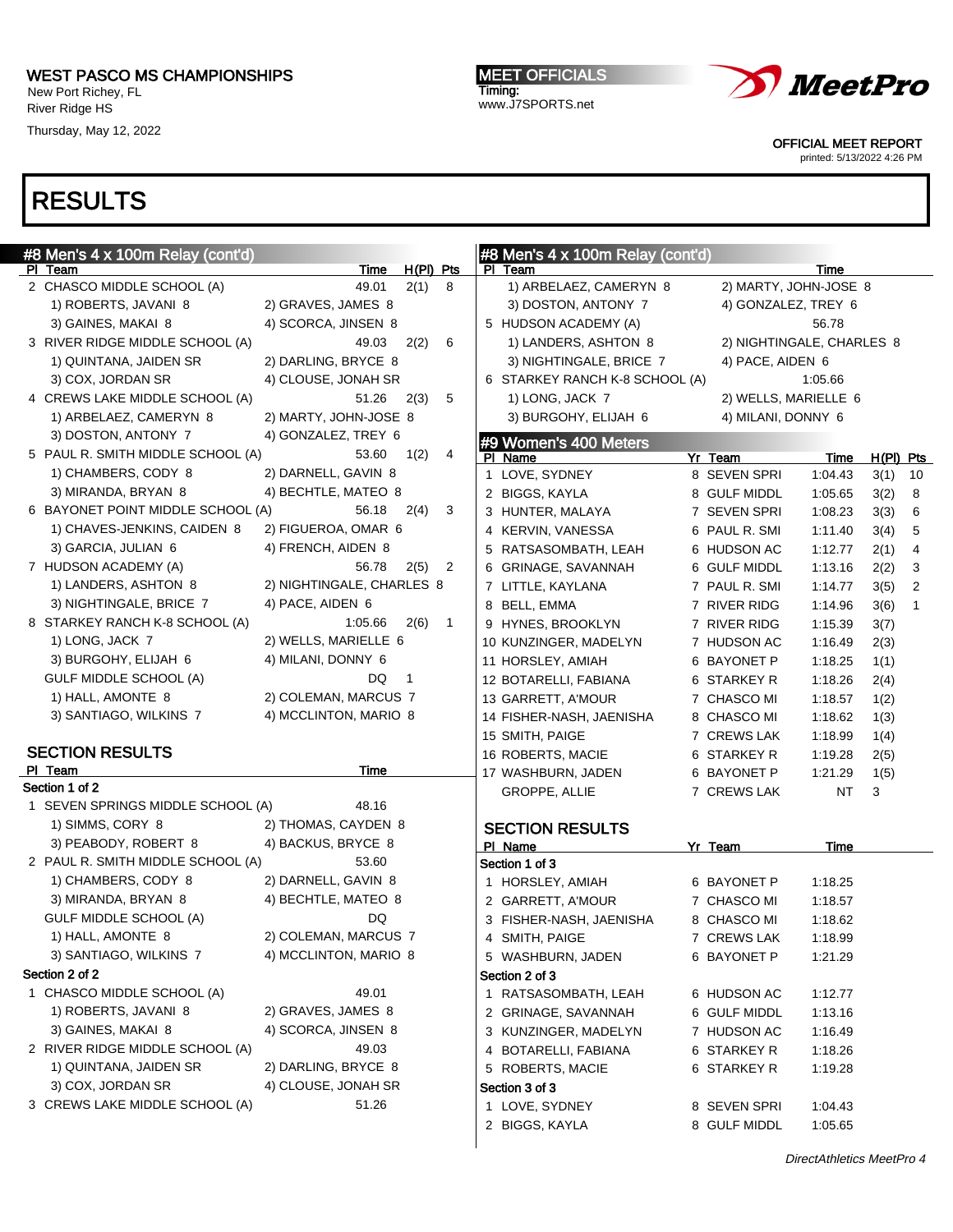New Port Richey, FL River Ridge HS

Thursday, May 12, 2022

MEET OFFICIALS Timing: www.J7SPORTS.net



OFFICIAL MEET REPORT

printed: 5/13/2022 4:26 PM

| #9 Women's 400 Meters (cont'd) |               |         |             |                |   | #10 Men's 400 Meters (cont'd) |    |                  |         |                         |
|--------------------------------|---------------|---------|-------------|----------------|---|-------------------------------|----|------------------|---------|-------------------------|
| PI Name                        | Yr Team       | Time    |             |                |   | PI Name                       |    | Yr Team          | Time    |                         |
| 3 HUNTER, MALAYA               | 7 SEVEN SPRI  | 1:08.23 |             |                |   | 5 RAWLINGS, LOGAN             |    | 8 SEVEN SPRI     | 1:00.60 |                         |
| 4 KERVIN, VANESSA              | 6 PAUL R. SMI | 1:11.40 |             |                |   | 6 HALL, AMONTE                |    | 8 GULF MIDDL     | 1:01.25 |                         |
| 5 LITTLE, KAYLANA              | 7 PAUL R. SMI | 1:14.77 |             |                |   | 7 DUCK, LANDYN                |    | 8 CHASCO MI      | 1:01.55 |                         |
| 6 BELL, EMMA                   | 7 RIVER RIDG  | 1:14.96 |             |                |   | 8 MULCARE, EVAN               |    | 8 SEVEN SPRI     | 1:03.81 |                         |
| 7 HYNES, BROOKLYN              | 7 RIVER RIDG  | 1:15.39 |             |                |   | #11 Women's 800 Meters        |    |                  |         |                         |
| GROPPE, ALLIE                  | 7 CREWS LAK   | NT      |             |                |   | PI Name                       |    | Yr Team          | Time    | <u>Pts</u>              |
| #10 Men's 400 Meters           |               |         |             |                | 1 | NARCISI, CHLOE                |    | 8 SEVEN SPRI     | 2:43.05 | 10                      |
| PI Name                        | Yr Team       | Time    | $H(PI)$ Pts |                |   | 2 WATTS, STELLA               |    | 6 STARKEY R      | 2:45.08 | 8                       |
| 1 TILLMAN, PHARAOH             | 7 RIVER RIDG  | 55.13   | 3(1)        | 10             |   | 3 DEGROAT, KINSLEY            |    | 6 RIVER RIDG     | 2:49.65 | 6                       |
| 2 MARTIR, JACOB                | 7 HUDSON AC   | 58.18   | 3(2)        | 8              |   | 4 BAETANS, KILEY              |    | 6 SEVEN SPRI     | 2:54.17 | 5                       |
| 3 FOWLER, DUSTIN               | 7 PAUL R. SMI | 59.39   | 3(3)        | 6              |   | 5 SMITH, CHEYANNE             |    | 8 RIVER RIDG     | 2:56.59 | 4                       |
| 4 KING, NOAH                   | SR RIVER RIDG | 1:00.55 | 3(4)        | 5              |   | 6 SALGADO, MARIELIS           |    | 8 BAYONET P      | 2:58.10 | 3                       |
| 5 RAWLINGS, LOGAN              | 8 SEVEN SPRI  | 1:00.60 | 3(5)        | 4              |   | 7 ALVARADO, MALINA            |    | 7 STARKEY R      | 2:59.63 | $\overline{\mathbf{c}}$ |
| 6 HALL, AMONTE                 | 8 GULF MIDDL  | 1:01.25 | 3(6)        | 3              |   | 8 PHILHOWER, ANABELLE         | 6. | <b>CREWS LAK</b> | 3:02.03 | $\mathbf{1}$            |
| 7 DUCK, LANDYN                 | 8 CHASCO MI   | 1:01.55 | 3(7)        | $\overline{2}$ |   | 9 ERNESTINE, KRISTIN          |    | 7 GULF MIDDL     | 3:03.53 |                         |
| 8 HEDGES, HAYDEN               | 8 CREWS LAK   | 1:01.66 | 2(1)        | $\mathbf{1}$   |   | 10 BRESNAHAN, PENELOPE        |    | 6 GULF MIDDL     | 3:04.29 |                         |
| 9 LEACH, DAMIEN                | 8 CREWS LAK   | 1:02.00 | 2(2)        |                |   | 11 RUCKER, EMILEE             | 8  | PAUL R. SMI      | 3:09.46 |                         |
| 10 MULCARE, EVAN               | 8 SEVEN SPRI  | 1:03.81 | 3(8)        |                |   | 12 WOLFINGER, ALLIE-JO        |    | 7 PAUL R. SMI    | 3:09.86 |                         |
| 11 CORDOVA, DANIEL             | 8 CHASCO MI   | 1:04.05 | 1(1)        |                |   | 13 JANKE, MACKENZIE           |    | 8 CHASCO MI      | 3:11.31 |                         |
| 12 BROWN, O'DELL               | 8 HUDSON AC   | 1:04.18 | 2(3)        |                |   | 14 WALKER, RILEY              |    | 6 HUDSON AC      | 3:11.94 |                         |
| 13 SVAY-MAKOWSKI, DEMETRE      | 7 PAUL R. SMI | 1:04.32 | 2(4)        |                |   | 15 NEHR, OLIVIA               |    | 6 CHASCO MI      | 3:14.08 |                         |
| 14 VAZQUEZ, YANIEL             | 8 GULF MIDDL  | 1:04.92 | 2(5)        |                |   | 16 DAVIS, LAUREN              |    | 6 HUDSON AC      | 3:14.28 |                         |
| 15 MILANI, DONNY               | 6 STARKEY R   | 1:05.79 | 1(2)        |                |   | 17 RICHARDSON, LAYLA          |    | 6 CREWS LAK      | 3:22.67 |                         |
| 16 GONZALEZ, DYLAN             | 6 STARKEY R   | 1:06.77 | 1(3)        |                |   |                               |    |                  |         |                         |
| 17 GARCIA, JULIAN              | 6 BAYONET P   | 1:07.54 | 1(4)        |                |   | #12 Men's 800 Meters          |    |                  |         |                         |
| 18 FIGUEROA, OMAR              | 6 BAYONET P   | 1:14.38 | 1(5)        |                |   | PI Name                       |    | Yr Team          | Time    | <b>Pts</b>              |
|                                |               |         |             |                | 1 | HINDMAN, CHRISTIAN            |    | 8 SEVEN SPRI     | 2:10.58 | 10                      |
| <b>SECTION RESULTS</b>         |               |         |             |                |   | 2 GONZALEZ, TREY              |    | 6 CREWS LAK      | 2:17.27 | 8                       |
| PI Name                        | Yr Team       | Time    |             |                |   | 3 JOSEPH, KIRAN               |    | SR RIVER RIDG    | 2:27.15 | 6                       |
| Section 1 of 3                 |               |         |             |                |   | 4 CHAMBERS, CODY              |    | 8 PAUL R. SMI    | 2:29.44 | 5                       |
| 1 CORDOVA, DANIEL              | 8 CHASCO MI   | 1:04.05 |             |                |   | 5 DUNCAN, LOGAN               |    | 8 GULF MIDDL     | 2:30.19 | 4                       |
| 2 MILANI, DONNY                | 6 STARKEY R   | 1:05.79 |             |                |   | 6 OLIVER, KYLER               |    | 8 CHASCO MI      | 2:31.64 | 3                       |
| 3 GONZALEZ, DYLAN              | 6 STARKEY R   | 1:06.77 |             |                |   | 7 FRENCH, AIDEN               |    | 8 BAYONET P      | 2:32.27 | 2                       |
| 4 GARCIA, JULIAN               | 6 BAYONET P   | 1:07.54 |             |                |   | 8 MONROY, RILEY               |    | 7 SEVEN SPRI     | 2:33.12 | $\mathbf{1}$            |
| 5 FIGUEROA, OMAR               | 6 BAYONET P   | 1:14.38 |             |                |   | 9 BAIRD, DECKER               |    | 7 STARKEY R      | 2:34.69 |                         |
| Section 2 of 3                 |               |         |             |                |   | 10 JAMES, BRYCE               |    | 6 STARKEY R      | 2:36.56 |                         |
| 1 HEDGES, HAYDEN               | 8 CREWS LAK   | 1:01.66 |             |                |   | 11 RAMOS, KAYLEM              |    | 8 CREWS LAK      | 2:36.58 |                         |
| 2 LEACH, DAMIEN                | 8 CREWS LAK   | 1:02.00 |             |                |   | 12 SAUNDERS, DEIONDRE         |    | 7 CHASCO MI      | 2:38.21 |                         |
| 3 BROWN, O'DELL                | 8 HUDSON AC   | 1:04.18 |             |                |   | 13 ADAMS, DILLON              |    | SR RIVER RIDG    | 2:42.97 |                         |
| 4 SVAY-MAKOWSKI, DEMETRE       | 7 PAUL R. SMI | 1:04.32 |             |                |   | 14 SMITH, MAX                 |    | 6 GULF MIDDL     | 2:43.33 |                         |
| 5 VAZQUEZ, YANIEL              | 8 GULF MIDDL  | 1:04.92 |             |                |   | 15 NIGHTINGALE, CHARLES       |    | 8 HUDSON AC      | 2:45.30 |                         |
| Section 3 of 3                 |               |         |             |                |   | 16 HERNANDEZ, OSCAR           |    | 8 BAYONET P      | 2:46.04 |                         |
| 1 TILLMAN, PHARAOH             | 7 RIVER RIDG  | 55.13   |             |                |   | 17 MECKAN, WILLIAM            |    | 8 PAUL R. SMI    | 2:54.46 |                         |
| 2 MARTIR, JACOB                | 7 HUDSON AC   | 58.18   |             |                |   | 18 MARIER, ROBERT             |    | 6 HUDSON AC      | 2:55.66 |                         |
| 3 FOWLER, DUSTIN               | 7 PAUL R. SMI | 59.39   |             |                |   |                               |    |                  |         |                         |
| 4 KING, NOAH                   | SR RIVER RIDG | 1:00.55 |             |                |   |                               |    |                  |         |                         |
|                                |               |         |             |                |   |                               |    |                  |         |                         |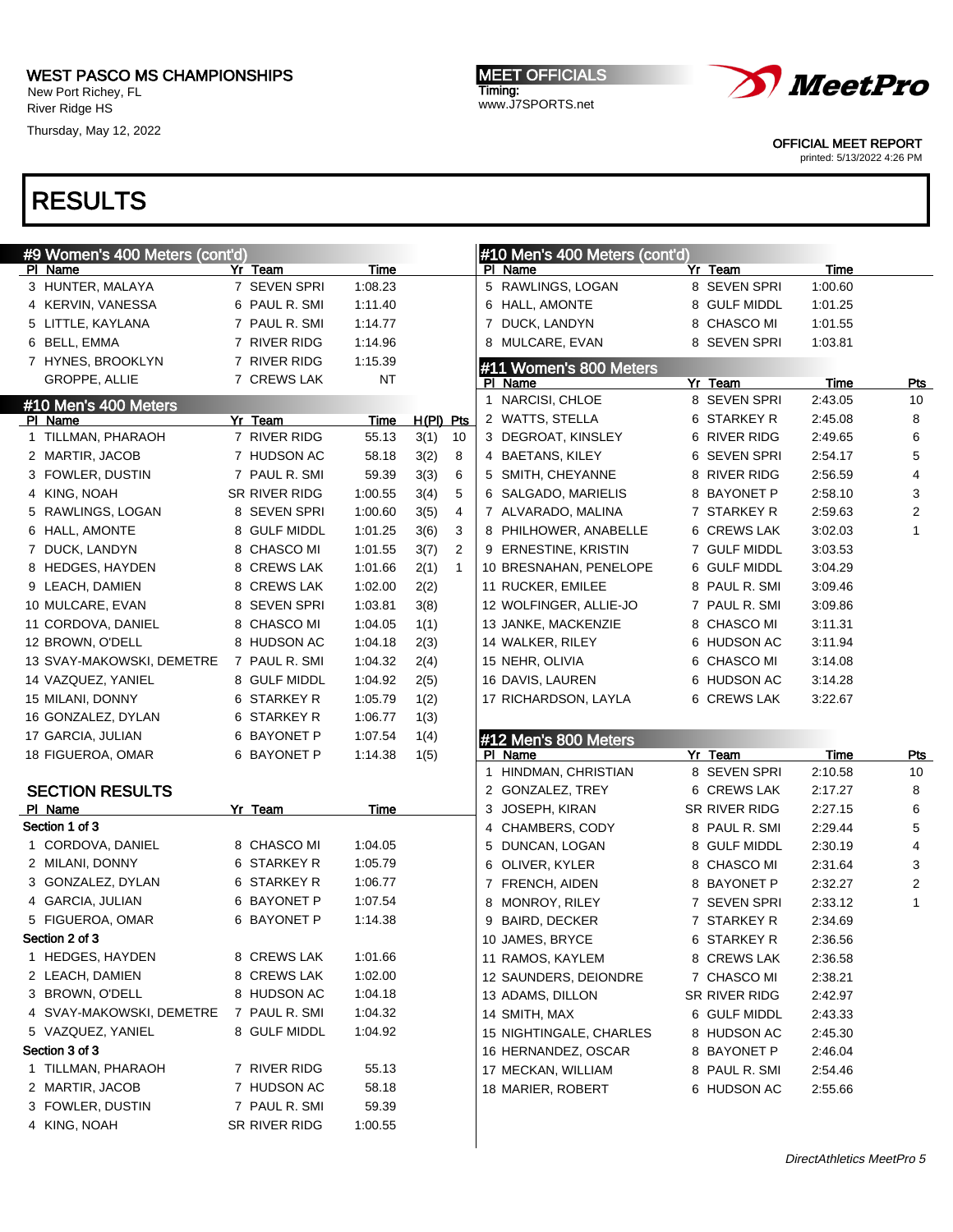#### WEST PASCO MS CHAMPIONSHIPS New Port Richey, FL

River Ridge HS

Thursday, May 12, 2022

MEET OFFICIALS Timing: www.J7SPORTS.net



OFFICIAL MEET REPORT

printed: 5/13/2022 4:26 PM

| #13 Women's 200 Meters                |                              |                |            |              | #14 Men's 200 Meters (cont'd)        |                              |                        |           |            |
|---------------------------------------|------------------------------|----------------|------------|--------------|--------------------------------------|------------------------------|------------------------|-----------|------------|
| PI Name                               | Yr Team                      | <u>Time</u>    |            | $H(PI)$ Pts  | PI Name                              | Yr Team                      | Time                   |           | H(PI) Pts  |
| 1 LOVE, SYDNEY                        | 8 SEVEN SPRI 27.56 (NW)      |                | 3(1)       | 10           | 3 MCCLINTON, MARIO                   | 8 GULF MIDDL 24.61 (NW)      |                        | 3(3)      | 6          |
| 2 BANKSTON, TAZARIA                   | 7 GULF MIDDL 28.11 (NW)      |                | 3(2)       | 8            | 4 SIMMS, CORY                        | 8 SEVEN SPRI 25.30 (NW)      |                        | 3(4)      | 5          |
| 3 GRIFFIN, T'ARIE                     | 8 BAYONET P                  | 28.33 (NW)     | 3(3)       | 6            | 5 GRAVES, JAMES                      | 8 CHASCO MI                  | 25.62 (NW)             | 2(1)      | 4          |
| 4 CHATMAN, AVERY                      | 8 RIVER RIDG                 | 28.34 (NW)     | 3(4)       | 5            | 6 SCORCA, JINSEN                     | 8 CHASCO MI                  | 26.00 (NW)             | 3(5)      | 3          |
| 5 TAYLOR, KISHAR                      | 7 RIVER RIDG                 | 28.54 (NW)     | 3(5)       | 4            | 7 CLOUSE, JONAH                      | SR RIVER RIDG                | 26.30 (NW)             | 3(6)      | 2          |
| 6 MILLER, KARSYN                      | 7 STARKEY R                  | 29.33 (NW)     | 3(6)       | 3            | 8 BOSTIC, CHRISTOPHER                | 7 HUDSON AC 26.63 (NW)       |                        | 3(7)      | 1          |
| 7 MARTINEZ, JAYLISSE                  | 7 GULF MIDDL 29.66 (NW)      |                | 3(7)       | 2            | 9 DOSTON, ANTONY                     | 7 CREWS LAK 26.84 (NW)       |                        | 2(2)      |            |
| 8 CLARK, MILEY                        | 6 HUDSON AC 29.86 (NW)       |                | 3(8)       | $\mathbf{1}$ | 10 DARNELL, GAVIN                    | 8 PAUL R. SMI                | 26.97 (NW)             | 2(3)      |            |
| 9 TORRES, SABRINA                     | 8 CREWS LAK 30.24 (NW)       |                | 2(1)       |              | 11 WELLS, MARIELLE                   | 6 STARKEY R                  | 28.15 (NW)             | 1(1)      |            |
| 10 WHITAKER, MADISON                  | 7 SEVEN SPRI                 | 30.62 (NW)     | 2(2)       |              | 12 MARTIR, JACOB                     | 7 HUDSON AC 28.55 (NW)       |                        | 3(8)      |            |
| 11 WINTHROP, KEMYAH                   | 7 PAUL R. SMI                | 30.65 (NW)     | 2(3)       |              | 13 COX, JORDAN                       | SR RIVER RIDG                | 29.11 (NW)             | 2(4)      |            |
| 12 MACK, DA'NIJAH                     | 6 BAYONET P                  | 31.20 (NW)     | 1(1)       |              | 14 MILANI, DONNY                     | 6 STARKEY R                  | 29.59 (NW)             | 2(5)      |            |
| 13 MEROLA, GIANA                      | 7 CHASCO MI                  | 31.84 (NW)     | 2(4)       |              | 15 FRENCH, AIDEN                     | 8 BAYONET P                  | 29.80 (NW)             | 1(2)      |            |
| 14 MITCHELL, HAILEY                   | 8 CREWS LAK 32.08 (NW)       |                | 1(2)       |              | 16 GARCIA, JULIAN                    | 6 BAYONET P                  | 31.17 (NW)             | 1(3)      |            |
| 15 BOTARELLI, FABIANA                 | 6 STARKEY R                  | 32.60 (NW)     | 1(3)       |              | CHAMBERS, CODY                       | 8 PAUL R. SMI                | NT (NW)                | 1         |            |
| 16 POWELL, CELINA                     | 6 CHASCO MI                  | 32.85 (NW)     | 1(4)       |              | ARBELAEZ, CAMERYN                    | 8 CREWS LAK                  | NT (NW)                | 1         |            |
| 17 KUNZINGER, MADELYN                 | 7 HUDSON AC                  | 33.35 (NW)     | 1(5)       |              |                                      |                              |                        |           |            |
| 18 KENDRICK, ARYANNA                  | 7 PAUL R. SMI 33.51 (NW)     |                | 2(5)       |              | <b>SECTION RESULTS</b>               |                              |                        |           |            |
|                                       |                              |                |            |              | PI Name                              | Yr Team                      | Time                   |           |            |
| <b>SECTION RESULTS</b>                |                              |                |            |              | Section 1 of 3                       |                              |                        |           | Wind: (NW) |
| PI Name                               | Yr Team                      | Time           |            |              | 1 WELLS, MARIELLE                    | 6 STARKEY R                  | 28.15                  |           |            |
| Section 1 of 3                        |                              |                | Wind: (NW) |              | 2 FRENCH, AIDEN                      | 8 BAYONET P                  | 29.80                  |           |            |
| 1 MACK, DA'NIJAH                      | 6 BAYONET P                  | 31.20          |            |              | 3 GARCIA, JULIAN                     | 6 BAYONET P                  | 31.17                  |           |            |
| 2 MITCHELL, HAILEY                    | 8 CREWS LAK                  | 32.08          |            |              | CHAMBERS, CODY                       | 8 PAUL R. SMI                | <b>NT</b>              |           |            |
| 3 BOTARELLI, FABIANA                  | 6 STARKEY R                  | 32.60          |            |              | ARBELAEZ, CAMERYN                    | 8 CREWS LAK                  | <b>NT</b>              |           |            |
| 4 POWELL, CELINA                      | 6 CHASCO MI                  | 32.85          |            |              | Section 2 of 3                       |                              |                        |           | Wind: (NW) |
| 5 KUNZINGER, MADELYN                  | 7 HUDSON AC                  | 33.35          |            |              | 1 GRAVES, JAMES                      | 8 CHASCO MI                  | 25.62                  |           |            |
| Section 2 of 3                        | 8 CREWS LAK                  | 30.24          | Wind:      | (NW)         | 2 DOSTON, ANTONY<br>3 DARNELL, GAVIN | 7 CREWS LAK                  | 26.84                  |           |            |
| 1 TORRES, SABRINA                     |                              |                |            |              |                                      | 8 PAUL R. SMI                | 26.97                  |           |            |
| 2 WHITAKER, MADISON                   | 7 SEVEN SPRI                 | 30.62          |            |              | 4 COX, JORDAN                        | SR RIVER RIDG                | 29.11                  |           |            |
| 3 WINTHROP, KEMYAH                    | 7 PAUL R. SMI<br>7 CHASCO MI | 30.65          |            |              | 5 MILANI, DONNY                      | 6 STARKEY R                  | 29.59                  |           |            |
| 4 MEROLA, GIANA                       | 7 PAUL R. SMI                | 31.84<br>33.51 |            |              | Section 3 of 3<br>1 COLEMAN, MARCUS  |                              | 24.35                  |           | Wind: (NW) |
| 5 KENDRICK, ARYANNA<br>Section 3 of 3 |                              |                | Wind: (NW) |              | 2 BACKUS, BRYCE                      | 7 GULF MIDDL<br>8 SEVEN SPRI | 24.60                  |           |            |
| 1 LOVE, SYDNEY                        | 8 SEVEN SPRI                 | 27.56          |            |              | 3 MCCLINTON, MARIO                   | 8 GULF MIDDL                 | 24.61                  |           |            |
| 2 BANKSTON, TAZARIA                   | 7 GULF MIDDL                 | 28.11          |            |              | 4 SIMMS, CORY                        | 8 SEVEN SPRI                 | 25.30                  |           |            |
| 3 GRIFFIN, T'ARIE                     | 8 BAYONET P                  | 28.33          |            |              | 5 SCORCA, JINSEN                     | 8 CHASCO MI                  | 26.00                  |           |            |
| 4 CHATMAN, AVERY                      | 8 RIVER RIDG                 | 28.34          |            |              | 6 CLOUSE, JONAH                      | SR RIVER RIDG                | 26.30                  |           |            |
|                                       |                              |                |            |              |                                      |                              |                        |           |            |
| 5 TAYLOR, KISHAR                      | 7 RIVER RIDG<br>7 STARKEY R  | 28.54          |            |              | 7 BOSTIC, CHRISTOPHER                | 7 HUDSON AC                  | 26.63                  |           |            |
| 6 MILLER, KARSYN                      | 7 GULF MIDDL                 | 29.33          |            |              | 8 MARTIR, JACOB                      | 7 HUDSON AC                  | 28.55                  |           |            |
| 7 MARTINEZ, JAYLISSE                  |                              | 29.66          |            |              | #15 Women's 800m SMR                 |                              |                        |           |            |
| 8 CLARK, MILEY                        | 6 HUDSON AC                  | 29.86          |            |              | PI Team                              |                              | <u>Time</u>            | H(PI) Pts |            |
| #14 Men's 200 Meters                  |                              |                |            |              | 1 RIVER RIDGE MIDDLE SCHOOL (A)      |                              | 2:04.54                | 2(1)      | 10         |
| PI Name                               | Yr Team                      | <u>Time</u>    |            | $H(PI)$ Pts  | 1) TAYLOR, KISHAR 7                  |                              | 2) MORROW, MAKAYLA 8   |           |            |
| 1 COLEMAN, MARCUS                     | 7 GULF MIDDL 24.35 (NW)      |                | 3(1)       | 10           | 3) CHATMAN, AVERY 8                  |                              | 4) KURPEJOVIC, SEJLA 6 |           |            |
| 2 BACKUS, BRYCE                       | 8 SEVEN SPRI 24.60 (NW)      |                | 3(2)       | 8            |                                      |                              |                        |           |            |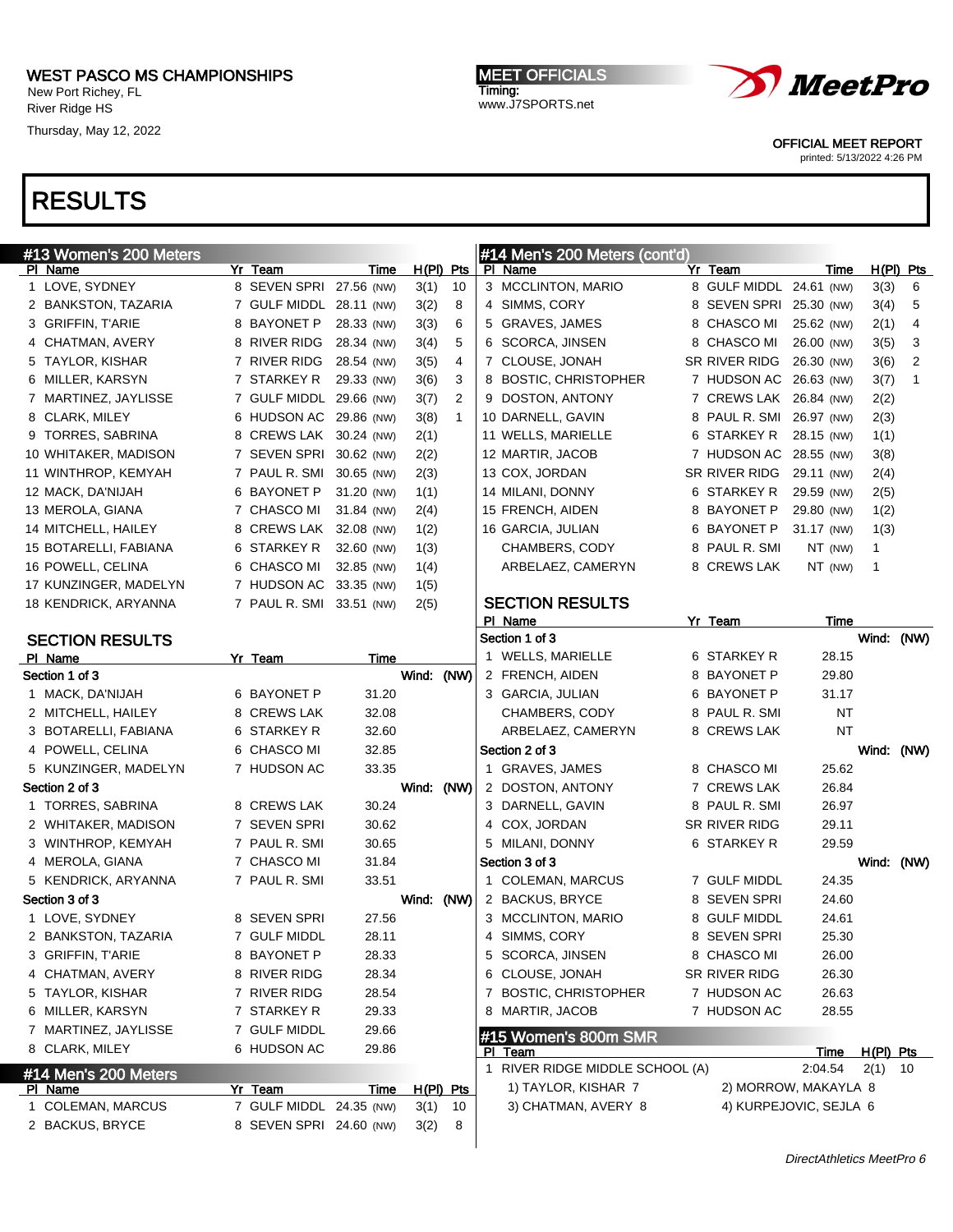New Port Richey, FL River Ridge HS

Thursday, May 12, 2022

MEET OFFICIALS Timing: www.J7SPORTS.net



OFFICIAL MEET REPORT

printed: 5/13/2022 4:26 PM

| #15 Women's 800m SMR (cont'd)                         |                               |                        |   | #15 Women's 800m SMR (cont'd)          |         |                             |                   |      |     |
|-------------------------------------------------------|-------------------------------|------------------------|---|----------------------------------------|---------|-----------------------------|-------------------|------|-----|
| PI Team                                               | <b>Time</b>                   | $H(PI)$ Pts            |   | PI Team                                |         |                             | Time              |      |     |
| 2 SEVEN SPRINGS MIDDLE SCHOOL (A)                     | 2:05.99                       | 1(1) 8                 |   | 1) TORRES, SABRINA 8                   |         | 2) MITCHELL, HAILEY 8       |                   |      |     |
| 1) DELGADO, VICTORIA 8                                | 2) CAMPOS, KAILY 7            |                        |   | 3) EVANS, ALIVIA 7                     |         | 4) RICHARDSON, LAYLA 6      |                   |      |     |
| 3) HUNTER, MALAYA 7                                   | 4) HUNTER, TANIA 7            |                        |   | 5 CHASCO MIDDLE SCHOOL (A)             |         |                             | 2:24.26           |      |     |
| 3 GULF MIDDLE SCHOOL (A)                              | 2:09.10                       | 6<br>2(2)              |   | 1) NISBETT, TIMAYA 8                   |         | 2) MARQUEZ, DESYAH 8        |                   |      |     |
| 1) BANKSTON, TAZARIA 7                                | 2) QUINONES, RANIYA 7         |                        |   | 3) MEROLA, GIANA 7                     |         | 4) GARRETT, A'MOUR 7        |                   |      |     |
| 3) MARTINEZ, JAYLISSE 7                               | 4) BIGGS, KAYLA 8             |                        |   | 6 HUDSON ACADEMY (A)                   |         |                             | 2:25.65           |      |     |
| 4 CREWS LAKE MIDDLE SCHOOL (A)                        | 2:14.69                       | 5<br>2(3)              |   | 1) DEWEY, JACKLYN 7                    |         | 2) RATSASOMBATH, LEAH 6     |                   |      |     |
| 1) TORRES, SABRINA 8                                  | 2) MITCHELL, HAILEY 8         |                        |   | 3) AGRESTA, JEMMA-ANN 7                |         | 4) RE, HALEY 8              |                   |      |     |
| 3) EVANS, ALIVIA 7                                    | 4) RICHARDSON, LAYLA 6        |                        |   | #16 Men's 4 x 400m Relay               |         |                             |                   |      |     |
| 5 STARKEY RANCH K-8 SCHOOL (A)                        | 2:15.60                       | 1(2)                   | 4 | PI Team                                |         |                             | Time              |      | Pts |
| 1) ROBERTS, MACIE 6                                   | 2) MOSCA, SIENNA 7            |                        |   | 1 RIVER RIDGE MIDDLE SCHOOL (A)        |         |                             | 3:58.45           |      | 10  |
| 3) MILLER, KARSYN 7                                   | 4) ALVARADO, MALINA 7         |                        |   | 1) KING, NOAH SR                       |         | 2) KING, DAREAL 8           |                   |      |     |
| 6 BAYONET POINT MIDDLE SCHOOL (A)                     | 2:15.90                       | 2(4)<br>3              |   | 3) WILLIAMS, DANIEL SR                 |         | 4) TILLMAN, PHARAOH 7       |                   |      |     |
| 1) DECASTILLO, MIA 6                                  | 2) IRIZARRY, BIANCA 7         |                        |   | 2 SEVEN SPRINGS MIDDLE SCHOOL (A)      |         |                             | 4:00.75           |      | 8   |
| 3) MACK, DA'NIJAH 6                                   | 4) SALGADO, MARIELIS 8        |                        |   | 1) TONGCO, JESSE 7                     |         | 2) PEABODY, ROBERT 8        |                   |      |     |
| 7 PAUL R. SMITH MIDDLE SCHOOL (A)                     | 2:17.45                       | 1(3)<br>2              |   | 3) RAWLINGS, LOGAN 8                   |         | 4) HINDMAN, CHRISTIAN 8     |                   |      |     |
| 1) WINTHROP, KEMYAH 7                                 | 2) WARD, ZA'NIA 7             |                        |   | 3 GULF MIDDLE SCHOOL (A)               |         |                             | 4:13.40           |      | 6   |
| 3) KERVIN, VANESSA 6                                  | 4) ZARAZUA, VALERY 7          |                        |   | 1) VAZQUEZ, YANIEL 8                   |         | 2) SANTIAGO, WILKINS 7      |                   |      |     |
| 8 CHASCO MIDDLE SCHOOL (A)                            | 2:24.26                       | 2(5)<br>$\overline{1}$ |   | 3) HALL, AMONTE 8                      |         | 4) CARPENTER, JOHN 8        |                   |      |     |
| 1) NISBETT, TIMAYA 8                                  | 2) MARQUEZ, DESYAH 8          |                        |   | 4 CREWS LAKE MIDDLE SCHOOL (A)         |         |                             | 4:19.12           |      | 5   |
| 3) MEROLA, GIANA 7                                    | 4) GARRETT, A'MOUR 7          |                        |   | 1) LEACH, DAMIEN 8                     |         | 2) SAFFOLD, JAY 7           |                   |      |     |
| 9 HUDSON ACADEMY (A)                                  | 2:25.65                       | 2(6)                   |   | 3) MCKINNEY, XANDER 8                  |         | 4) GONZALEZ, TREY 6         |                   |      |     |
| 1) DEWEY, JACKLYN 7                                   | 2) RATSASOMBATH, LEAH 6       |                        |   | 5 PAUL R. SMITH MIDDLE SCHOOL (A)      |         |                             | 4:21.25           |      | 4   |
| 3) AGRESTA, JEMMA-ANN 7                               | 4) RE, HALEY 8                |                        |   | 1) CHAMBERS, CODY 8                    |         | 2) CURTIS, ETHAN 7          |                   |      |     |
|                                                       |                               |                        |   | 3) FOWLER, DUSTIN 7                    |         | 4) SVAY-MAKOWSKI, DEMETREUS |                   |      |     |
| <b>SECTION RESULTS</b>                                |                               |                        |   | 6 CHASCO MIDDLE SCHOOL (A)             |         |                             | 4:21.55           |      | 3   |
| PI Team                                               | Time                          |                        |   | 1) CORDOVA, DANIEL 8                   |         | 2) ROBERTS, JAVANI 8        |                   |      |     |
| Section 1 of 2                                        |                               |                        |   | 3) ESTELLE, KALANI 8                   |         | 4) DUCK, LANDYN 8           |                   |      |     |
| 1 SEVEN SPRINGS MIDDLE SCHOOL (A)                     | 2:05.99                       |                        |   | 7 HUDSON ACADEMY (A)                   |         |                             | 4:32.72           |      | 2   |
| 1) DELGADO, VICTORIA 8                                | 2) CAMPOS, KAILY 7            |                        |   | 1) HASTY, CHASE 7                      |         | 2) BROWN, O'DELL 8          |                   |      |     |
| 3) HUNTER, MALAYA 7<br>2 STARKEY RANCH K-8 SCHOOL (A) | 4) HUNTER, TANIA 7            |                        |   | 3) BOSTIC, CHRISTOPHER 7               |         | 4) MARTIR, JACOB 7          |                   |      |     |
| 1) ROBERTS, MACIE 6                                   | 2:15.60<br>2) MOSCA, SIENNA 7 |                        |   | 8 BAYONET POINT MIDDLE SCHOOL (A)      |         |                             | 4:40.49           |      | 1   |
| 3) MILLER, KARSYN 7                                   | 4) ALVARADO, MALINA 7         |                        |   | 1) HERNANDEZ, OSCAR 8                  |         | 2) TUDOR, ASHTIN 8          |                   |      |     |
| 3 PAUL R. SMITH MIDDLE SCHOOL (A)                     | 2:17.45                       |                        |   | 3) GARCIA, JULIAN 6                    |         | 4) FIGUEROA, OMAR 6         |                   |      |     |
| 1) WINTHROP, KEMYAH 7                                 | 2) WARD, ZA'NIA 7             |                        |   | 9 STARKEY RANCH K-8 SCHOOL (A)         |         |                             | 4:43.33           |      |     |
| 3) KERVIN, VANESSA 6                                  | 4) ZARAZUA, VALERY 7          |                        |   | 1) BURGOHY, ELIJAH 6                   |         | 2) LONG, JACK 7             |                   |      |     |
| Section 2 of 2                                        |                               |                        |   | 3) MCCAFFREY, CHRIS 6                  |         | 4) GONZALEZ, DYLAN 6        |                   |      |     |
| 1 RIVER RIDGE MIDDLE SCHOOL (A)                       | 2:04.54                       |                        |   |                                        |         |                             |                   |      |     |
| 1) TAYLOR, KISHAR 7                                   | 2) MORROW, MAKAYLA 8          |                        |   | #17 Men's High Jump                    |         |                             |                   |      |     |
| 3) CHATMAN, AVERY 8                                   | 4) KURPEJOVIC, SEJLA 6        |                        |   | <b>ADVANCE BY 5CM / O=MAKE, X=MISS</b> |         |                             |                   |      |     |
| 2 GULF MIDDLE SCHOOL (A)                              | 2:09.10                       |                        |   | PI Name                                | Yr Team |                             | Mark F(PI) Pts    |      |     |
| 1) BANKSTON, TAZARIA 7                                | 2) QUINONES, RANIYA 7         |                        |   | 1 DOTY, JAXON                          |         | 8 CHASCO MI                 | $1.60m$ $1(1)$ 10 |      |     |
| 3) MARTINEZ, JAYLISSE 7                               | 4) BIGGS, KAYLA 8             |                        |   | 2 PEABODY, ROBERT                      |         | 8 SEVEN SPRI                | 1.55 $m$ 1(2)     |      | - 8 |
| 3 CREWS LAKE MIDDLE SCHOOL (A)                        | 2:14.69                       |                        |   | 3 THOMAS, CAYDEN                       |         | 8 SEVEN SPRI                | $1.55m$ $1(3)$    |      | 6   |
|                                                       |                               |                        |   | 4 MARTY, JOHN-JOSE                     |         | 8 CREWS LAK<br>8 CHASCO MI  | 1.50m             | 2(1) | 5   |
|                                                       |                               |                        |   | 5 GAINES, MAKAI                        |         |                             | 1.50m $1(4)$ 4    |      |     |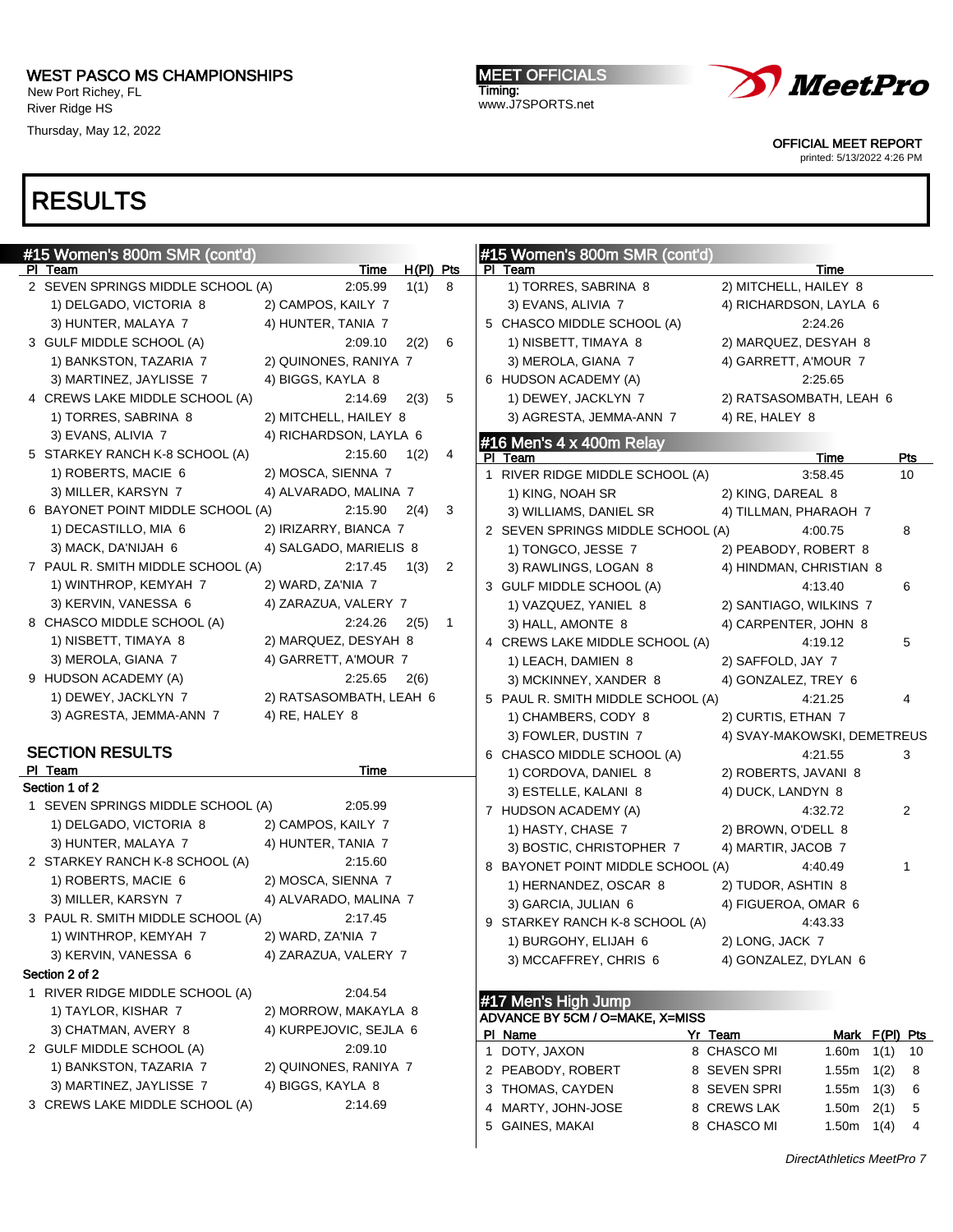New Port Richey, FL River Ridge HS

Thursday, May 12, 2022

MEET OFFICIALS Timing: www.J7SPORTS.net



OFFICIAL MEET REPORT

printed: 5/13/2022 4:26 PM

| #17 Men's High Jump (cont'd)              |               |                   |                |     |              | #18 Women's High Jump (cont'd) |                   |                     |                |              |
|-------------------------------------------|---------------|-------------------|----------------|-----|--------------|--------------------------------|-------------------|---------------------|----------------|--------------|
| PI Name                                   | Yr Team       |                   | Mark F(PI) Pts |     |              | PI Name                        | Yr Team           |                     | Mark F(PI) Pts |              |
| 6 KING, DAREAL                            | 8 RIVER RIDG  | 1.50m             | 1(5)           | 3   |              | 8 PAXTON, HAILEY               | 7 BAYONET P       | 1.25m               | 1(7)           | $\mathbf{1}$ |
| 7 COLEMAN, MARCUS                         | 7 GULF MIDDL  | 1.45m             | 1(6)           | 1.5 |              | 9 KURPEJOVIC, SEJLA            | 6 RIVER RIDG      | 1.25m               | 1(8)           |              |
| 7 VANTERPOOL, KAYDEN                      | 8 BAYONET P   | 1.45m             | 2(2)           | 1.5 |              | 10 SIMON, KAI                  | 7 STARKEY R       | 1.25m               | 2(2)           |              |
| 9 RIVERA, JEREMIAH                        | SR RIVER RIDG | 1.45m             | 2(3)           |     |              | 11 IRIZARRY, BIANCA            | 7 BAYONET P       | 1.20m               | 2(3)           |              |
| 10 BRINSON, WENDALL                       | 8 BAYONET P   | 1.45m             | 1(7)           |     |              | 12 CRIMI, NIKOLE               | 8 CHASCO MI       | 1.20m               | 2(4)           |              |
| 11 BROWN, O'DELL                          | 8 HUDSON AC   | 1.40m             | 1(8)           |     |              | MITCHELL, HAILEY               | 8 CREWS LAK       | NΗ                  | $\overline{2}$ |              |
| 12 BOSTIC, CHRISTOPHER                    | 7 HUDSON AC   | 1.40m             | 1(9)           |     |              | FURGUSON, AVA                  | 7 SEVEN SPRI      | NH                  | $\overline{2}$ |              |
| 12 MCCLINTON, MARIO                       | 8 GULF MIDDL  | 1.40m             | 2(4)           |     |              | CALDER, JAYANAH                | 6 STARKEY R       | NH <sub>2</sub>     |                |              |
| 12 MCCLOUD, KASEY                         | 7 CREWS LAK   | 1.40 $m$ 2(4)     |                |     |              | POWE, KAITLYN                  | 8 PAUL R. SMI     | NH 2                |                |              |
| LONG, JACK                                | 7 STARKEY R   | NH 2              |                |     |              |                                |                   |                     |                |              |
| ZELLER, PARKER                            | 7 STARKEY R   | NH <sub>2</sub>   |                |     |              | <b>FLIGHT RESULTS</b>          |                   |                     |                |              |
| MCCRANN, WILLIAM                          | 8 PAUL R. SMI | NH 2              |                |     |              | PI Name                        | Yr Team           | Mark                |                |              |
| MIRANDA, BRYAN                            | 8 PAUL R. SMI | NH 2              |                |     |              | Flight 1 of 2                  |                   |                     |                |              |
|                                           |               |                   |                |     |              | 1 MAHER, LEAH                  | 8 CREWS LAK       | 1.40m               |                |              |
| <b>FLIGHT RESULTS</b>                     |               |                   |                |     |              | 2 BERNHARDT, JAIDYN            | 8 RIVER RIDG      | 1.35m               |                |              |
| PI Name                                   | Yr Team       | <b>Mark</b>       |                |     |              | 3 FIELDS, ALEXIS               | 7 CHASCO MI       | 1.35m               |                |              |
| Flight 1 of 2                             |               |                   |                |     |              | 4 BIGGS, KAYLA                 | 8 GULF MIDDL      | 1.30m               |                |              |
| 1 DOTY, JAXON                             | 8 CHASCO MI   | 1.60m             |                |     |              | 4 WARD, ZA'NIA                 | 7 PAUL R. SMI     | 1.30m               |                |              |
| 2 PEABODY, ROBERT                         | 8 SEVEN SPRI  | 1.55m             |                |     |              | 6 FORD, ZAEDAH                 | 8 GULF MIDDL      | 1.30m               |                |              |
| 3 THOMAS, CAYDEN                          | 8 SEVEN SPRI  | 1.55m             |                |     |              | 7 PAXTON, HAILEY               | 7 BAYONET P       | 1.25m               |                |              |
| 4 GAINES, MAKAI                           | 8 CHASCO MI   | 1.50m             |                |     |              | 8 KURPEJOVIC, SEJLA            | 6 RIVER RIDG      | 1.25m               |                |              |
| 5 KING, DAREAL                            | 8 RIVER RIDG  | 1.50m             |                |     |              | Flight 2 of 2                  |                   |                     |                |              |
| 6 COLEMAN, MARCUS                         | 7 GULF MIDDL  | 1.45m             |                |     |              | 1 CUCHTA, HAILEY               | 8 SEVEN SPRI      | 1.30m               |                |              |
| 7 BRINSON, WENDALL                        | 8 BAYONET P   | 1.45m             |                |     |              | 2 SIMON, KAI                   | 7 STARKEY R       | 1.25m               |                |              |
| 8 BROWN, O'DELL                           | 8 HUDSON AC   | 1.40m             |                |     |              | 3 IRIZARRY, BIANCA             | 7 BAYONET P       | 1.20m               |                |              |
| 9 BOSTIC, CHRISTOPHER                     | 7 HUDSON AC   | 1.40m             |                |     |              | 4 CRIMI, NIKOLE                | 8 CHASCO MI       | 1.20m               |                |              |
| Flight 2 of 2                             |               |                   |                |     |              | MITCHELL, HAILEY               | 8 CREWS LAK       | NΗ                  |                |              |
| 1 MARTY, JOHN-JOSE                        | 8 CREWS LAK   | 1.50m             |                |     |              | FURGUSON, AVA                  | 7 SEVEN SPRI      | NΗ                  |                |              |
| 2 VANTERPOOL, KAYDEN                      | 8 BAYONET P   | 1.45m             |                |     |              | CALDER, JAYANAH                | 6 STARKEY R       | <b>NH</b>           |                |              |
| 3 RIVERA, JEREMIAH                        | SR RIVER RIDG | 1.45m             |                |     |              | POWE, KAITLYN                  | 8 PAUL R. SMI     | NΗ                  |                |              |
| 4 MCCLINTON, MARIO                        | 8 GULF MIDDL  | 1.40m             |                |     |              | #19 Men's Long Jump            |                   |                     |                |              |
| 4 MCCLOUD, KASEY                          | 7 CREWS LAK   | 1.40m             |                |     |              | $F = FOUL$                     |                   |                     |                |              |
| MCCRANN, WILLIAM                          | 8 PAUL R. SMI | NΗ                |                |     |              | PI Name                        | Yr Team           |                     | Mark F(PI) Pts |              |
| ZELLER, PARKER                            | 7 STARKEY R   | NΗ                |                |     | $\mathbf{1}$ | PEABODY, ROBERT                | 8 SEVEN SPRI      | 5.29m (NW)          | 2(1)           | 10           |
| LONG, JACK                                | 7 STARKEY R   | NΗ                |                |     |              | 2 THOMAS, CAYDEN               | 8 SEVEN SPRI      | $5.21m$ (NW) $1(1)$ |                | 8            |
| MIRANDA, BRYAN                            | 8 PAUL R. SMI | NΗ                |                |     |              | 3 SCORCA, JINSEN               | 8 CHASCO MI       | 5.16m (NW) 1(2) 6   |                |              |
|                                           |               |                   |                |     |              | 4 MARTY, JOHN-JOSE             | 8 CREWS LAK       | 4.95m (NW)          | 1(3)           | 5            |
| #18 Women's High Jump                     |               |                   |                |     |              | 5 HASTY, CHASE                 | 7 HUDSON AC       | 4.92m (NW)          | 1(4)           | 4            |
| ADVANCE BY 5CM/ O=MAKE, X=MISS<br>PI Name | Yr Team       |                   | Mark F(PI) Pts |     |              | 6 FOWLER, DUSTIN               | 7 PAUL R. SMI     | 4.89m (NW)          | 2(2)           | 3            |
| 1 MAHER, LEAH                             | 8 CREWS LAK   | 1.40m             | 1(1)           | 10  |              | 7 KING, DAREAL                 | 8 RIVER RIDG      | 4.84m (NW)          | 1(5)           | 2            |
| 2 BERNHARDT, JAIDYN                       | 8 RIVER RIDG  | 1.35m             | 1(2)           | 8   |              | 8 ARBELAEZ, CAMERYN            | 8 CREWS LAK       | 4.80m (NW)          | 1(6)           | 1            |
| 3 FIELDS, ALEXIS                          | 7 CHASCO MI   | 1.35m             | 1(3)           | 6   |              | 9 BRINSON, WENDALL             | 8 BAYONET P       | 4.75m (NW)          | 1(7)           |              |
| 4 BIGGS, KAYLA                            | 8 GULF MIDDL  | 1.30m             | 1(4)           | 4.5 |              | 10 BAKER, GEORGI               | <b>GULF MIDDL</b> | 4.72m (NW)          | 2(3)           |              |
| 4 WARD, ZA'NIA                            | 7 PAUL R. SMI | 1.30m             | 1(4)           | 4.5 |              | 11 LANDERS, ASHTON             | 8 HUDSON AC       | 4.62m (NW)          | 2(4)           |              |
| 6 CUCHTA, HAILEY                          | 8 SEVEN SPRI  | 1.30 <sub>m</sub> | 2(1)           | 3   |              | 12 QUINTANA, JAIDEN            | SR RIVER RIDG     | 4.62m (NW)          | 1(8)           |              |
| 7 FORD, ZAEDAH                            | 8 GULF MIDDL  | 1.30 <sub>m</sub> | 1(6)           | 2   |              | 13 ROBERTS, JAVANI             | 8 CHASCO MI       | 4.61m (NW)          | 1(9)           |              |
|                                           |               |                   |                |     |              |                                |                   |                     |                |              |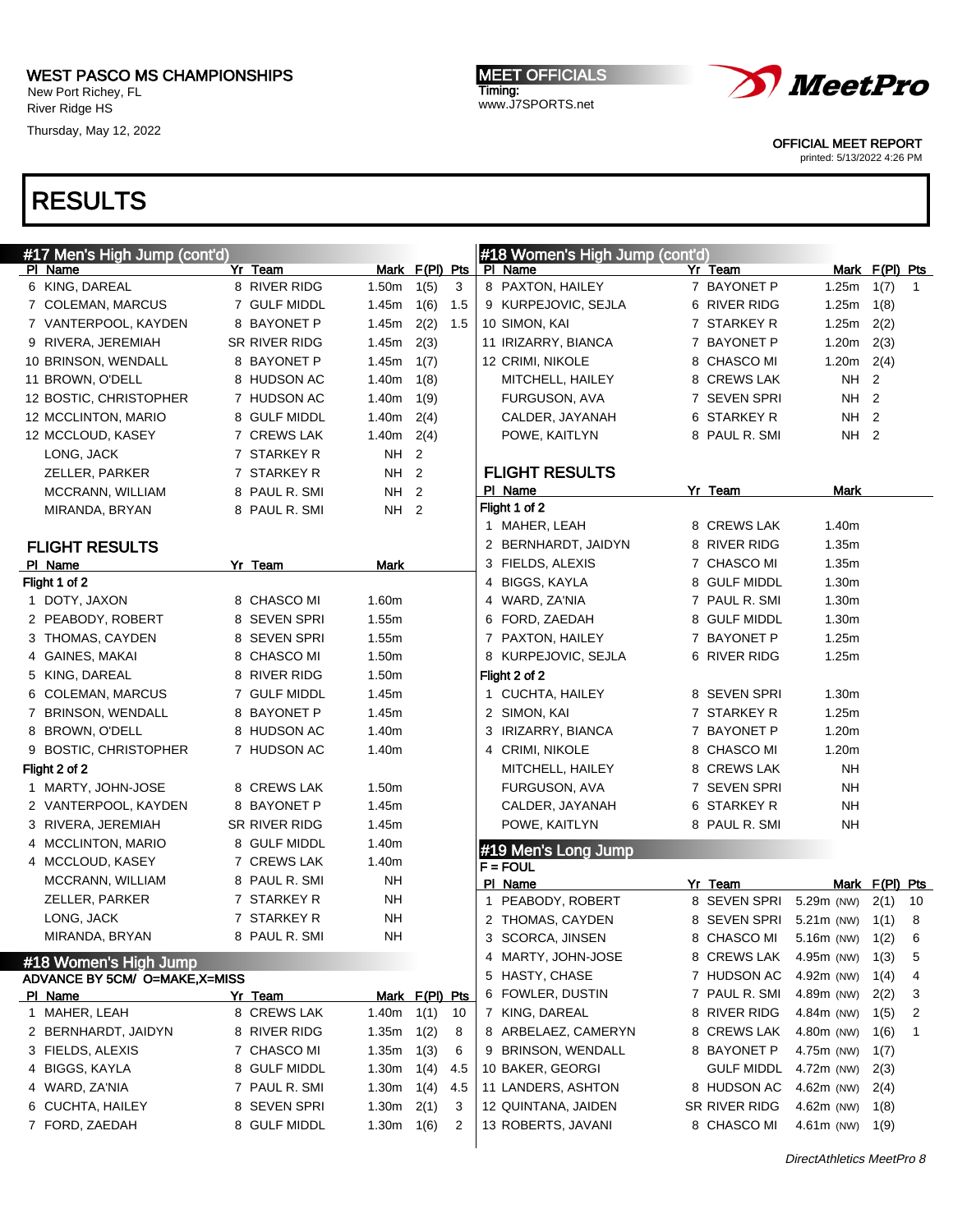New Port Richey, FL River Ridge HS

Thursday, May 12, 2022

MEET OFFICIALS Timing: www.J7SPORTS.net



OFFICIAL MEET REPORT

printed: 5/13/2022 4:26 PM

| #19 Men's Long Jump (cont'd) |                         |              |                      | #20 Women's Long Jump (cont'd) |                        |                 |                |              |
|------------------------------|-------------------------|--------------|----------------------|--------------------------------|------------------------|-----------------|----------------|--------------|
| PI Name                      | Yr Team                 |              | Mark F(PI) Pts       | PI Name                        | Yr Team                |                 | Mark F(PI) Pts |              |
| 14 GONZALEZ, DYLAN           | 6 STARKEY R             | 4.50m (NW)   | 2(5)                 | 16 BELL, EMMA                  | 7 RIVER RIDG           | 3.56m (NW)      | 2(7)           |              |
| 15 CARPENTER, JOHN           | 8 GULF MIDDL            | $4.43m$ (NW) | 2(6)                 | 17 MEDINA, JASLENE             | 8 CHASCO MI            | $3.44m$ (NW)    | 2(8)           |              |
| 16 CHAVES-JENKINS, CAIDEN    | 8 BAYONET P             | 4.18m (NW)   | 2(7)                 | 18 MEROLA, GIANA               | 7 CHASCO MI            | 3.37m (NW)      | 2(9)           |              |
| 17 DANIELS, SHAWN            | 7 PAUL R. SMI           | $3.95m$ (NW) | 2(8)                 |                                |                        |                 |                |              |
| 18 MILANI, DONNY             | 6 STARKEY R             | $3.79m$ (NW) | 2(9)                 | <b>FLIGHT RESULTS</b>          |                        |                 |                |              |
|                              |                         |              |                      | PI Name                        | Yr Team                | Mark            |                |              |
| <b>FLIGHT RESULTS</b>        |                         |              |                      | Flight 1 of 2                  |                        |                 |                |              |
| PI Name                      | Yr Team                 | Mark         |                      | 1 LOVE, SYDNEY                 | 8 SEVEN SPRI           | 4.64m (NW)      |                |              |
| Flight 1 of 2                |                         |              |                      | 2 PAXTON, HAILEY               | 7 BAYONET P            | 4.59m (NW)      |                |              |
| 1 THOMAS, CAYDEN             | 8 SEVEN SPRI            | 5.21m (NW)   |                      | 3 EVANS, ALIVIA                | 7 CREWS LAK            | 4.45m (NW)      |                |              |
| 2 SCORCA, JINSEN             | 8 CHASCO MI             | 5.16m (NW)   |                      | 4 BIGGS, KAYLA                 | <b>GULF MIDDL</b><br>8 | 4.35 $m$ (NW)   |                |              |
| 3 MARTY, JOHN-JOSE           | 8 CREWS LAK             | 4.95m (NW)   |                      | 5 CLARK, MILEY                 | <b>HUDSON AC</b><br>6  | 4.32m (NW)      |                |              |
| 4 HASTY, CHASE               | 7 HUDSON AC             | 4.92m (NW)   |                      | 6 MATOSDEAZA, VANESSA          | <b>GULF MIDDL</b><br>8 | $4.23m$ (NW)    |                |              |
| 5 KING, DAREAL               | 8 RIVER RIDG            | 4.84m (NW)   |                      | 7 HUNTER, MALAYA               | 7 SEVEN SPRI           | $4.13m$ (NW)    |                |              |
| 6 ARBELAEZ, CAMERYN          | 8 CREWS LAK             | 4.80m (NW)   |                      | 8 MORROW, MAKAYLA              | 8 RIVER RIDG           | 4.01m (NW)      |                |              |
| 7 BRINSON, WENDALL           | 8 BAYONET P             | 4.75m (NW)   |                      | 9 MILLER, KARSYN               | 7 STARKEY R            | 3.98m (NW)      |                |              |
| 8 QUINTANA, JAIDEN           | SR RIVER RIDG           | 4.62m (NW)   |                      | Flight 2 of 2                  |                        |                 |                |              |
| 9 ROBERTS, JAVANI            | 8 CHASCO MI             | $4.61m$ (NW) |                      | 1 IRIZARRY, BIANCA             | 7 BAYONET P            | 3.72m (NW)      |                |              |
| Flight 2 of 2                |                         |              |                      | 2 SAMPSON, HANNAH              | 6 STARKEY R            | 3.69m (NW)      |                |              |
| 1 PEABODY, ROBERT            | 8 SEVEN SPRI            | 5.29m (NW)   |                      | 3 KENDRICK, ARYANNA            | 7 PAUL R. SMI          | 3.68m (NW)      |                |              |
| 2 FOWLER, DUSTIN             | 7 PAUL R. SMI           | 4.89m (NW)   |                      | 4 FREYEN-ANGEL, JAIDEN         | 8 PAUL R. SMI          | 3.65m (NW)      |                |              |
| 3 BAKER, GEORGI              | <b>GULF MIDDL</b>       | 4.72m (NW)   |                      | 5 CUMMINGS, ARABELLA           | 7 HUDSON AC            | 3.61m (NW)      |                |              |
| 4 LANDERS, ASHTON            | 8 HUDSON AC             | 4.62m (NW)   |                      | 6 CIRILLO, ALYSSA              | 7 CREWS LAK            | 3.59m (NW)      |                |              |
| 5 GONZALEZ, DYLAN            | 6 STARKEY R             | 4.50m (NW)   |                      | 7 BELL, EMMA                   | 7 RIVER RIDG           | 3.56m (NW)      |                |              |
| 6 CARPENTER, JOHN            | 8 GULF MIDDL            | 4.43m (NW)   |                      | 8 MEDINA, JASLENE              | CHASCO MI<br>8         | 3.44m (NW)      |                |              |
| 7 CHAVES-JENKINS, CAIDEN     | 8 BAYONET P             | 4.18m (NW)   |                      | 9 MEROLA, GIANA                | 7 CHASCO MI            | $3.37m$ (NW)    |                |              |
| 8 DANIELS, SHAWN             | 7 PAUL R. SMI           | 3.95m (NW)   |                      | #21 Men's Shot Put             |                        |                 |                |              |
| 9 MILANI, DONNY              | 6 STARKEY R             | 3.79m (NW)   |                      | $F = FOUT$                     |                        |                 |                |              |
| #20 Women's Long Jump        |                         |              |                      | PI Name                        | Yr Team                |                 | Mark F(PI) Pts |              |
| $F = FOUL$                   |                         |              |                      | 1 NGUYEN, DAVID                | 8 CHASCO MI            | 11.73m          | 1(1)           | 10           |
| PI Name                      | Yr Team                 |              | Mark F(PI) Pts       | 2 NORTON, LUCCA                | 8 SEVEN SPRI           | 11.68m          | 2(1)           | 8            |
| 1 LOVE, SYDNEY               | 8 SEVEN SPRI            | 4.64m (NW)   | 1(1)<br>10           | 3 BRINSON, WENDALL             | 8 BAYONET P            | 11.48m          | 2(2)           | 6            |
| 2 PAXTON, HAILEY             | 7 BAYONET P             | 4.59m (NW)   | 8<br>1(2)            | 4 WASHINGTON, CAMERON          | 8 CREWS LAK            | 11.47m          | 1(2)           | 5            |
| 3 EVANS, ALIVIA              | 7 CREWS LAK             | 4.45m (NW)   | 6<br>1(3)            | 5 GRAVES, JAMES                | 8 CHASCO MI            | 11.35m          | 1(3)           | 4            |
| 4 BIGGS, KAYLA               | 8 GULF MIDDL            | 4.35m (NW)   | 5<br>1(4)            | 6 SPENCER, JIOVANNI            | 8 GULF MIDDL           | 11.35m          | 1(4)           | 3            |
| 5 CLARK, MILEY               | 6 HUDSON AC 4.32m (NW)  |              | 4<br>1(5)            | 7 RUSSELL, MATTHEW             | 8 SEVEN SPRI           | $10.33m$ $1(5)$ |                |              |
| 6 MATOSDEAZA, VANESSA        | 8 GULF MIDDL 4.23m (NW) |              | 1(6)<br>3            | 8 GONZALEZ, DAN                | 7 HUDSON AC            | $10.31m$ $1(6)$ |                | $\mathbf{1}$ |
| 7 HUNTER, MALAYA             | 7 SEVEN SPRI            | $4.13m$ (NW) | 1(7)<br>2            | 9 LANDERS, ASHTON              | 8 HUDSON AC            | 10.26m          | 1(7)           |              |
| 8 MORROW, MAKAYLA            | 8 RIVER RIDG            | $4.01m$ (NW) | 1(8)<br>$\mathbf{1}$ | 10 WHITE, ETHAN                | 8 CREWS LAK            | 10.10m          | 1(8)           |              |
| 9 MILLER, KARSYN             | 7 STARKEY R             | 3.98m (NW)   | 1(9)                 | 11 WRIGHT, RUSSELL             | 8 PAUL R. SMI          | 10.00m          | 2(3)           |              |
| 10 IRIZARRY, BIANCA          | 7 BAYONET P             | $3.72m$ (NW) | 2(1)                 | 12 PHILLIPS, RYDER             | SR RIVER RIDG          | 9.66m           | 2(4)           |              |
| 11 SAMPSON, HANNAH           | 6 STARKEY R             | 3.69m (NW)   | 2(2)                 | 13 STEELE, HUNTER              | 8 PAUL R. SMI          | 9.10m           | 2(5)           |              |
| 12 KENDRICK, ARYANNA         | 7 PAUL R. SMI           | $3.68m$ (NW) | 2(3)                 | 14 REED, JACKSON               | SR RIVER RIDG          | 8.84m           | 2(6)           |              |
| 13 FREYEN-ANGEL, JAIDEN      | 8 PAUL R. SMI           | $3.65m$ (NW) | 2(4)                 | 15 RADA, ELIJAH                | 8 GULF MIDDL           | 8.09m           | 2(7)           |              |
| 14 CUMMINGS, ARABELLA        | 7 HUDSON AC             | $3.61m$ (NW) | 2(5)                 | 16 MOUZON, MARCUS              | 7 STARKEY R            | 7.48m           | 2(8)           |              |
| 15 CIRILLO, ALYSSA           | 7 CREWS LAK             | 3.59m (NW)   | 2(6)                 | 17 MERCER, CALEB               | 6 STARKEY R            | 7.09m 2(9)      |                |              |
|                              |                         |              |                      |                                |                        |                 |                |              |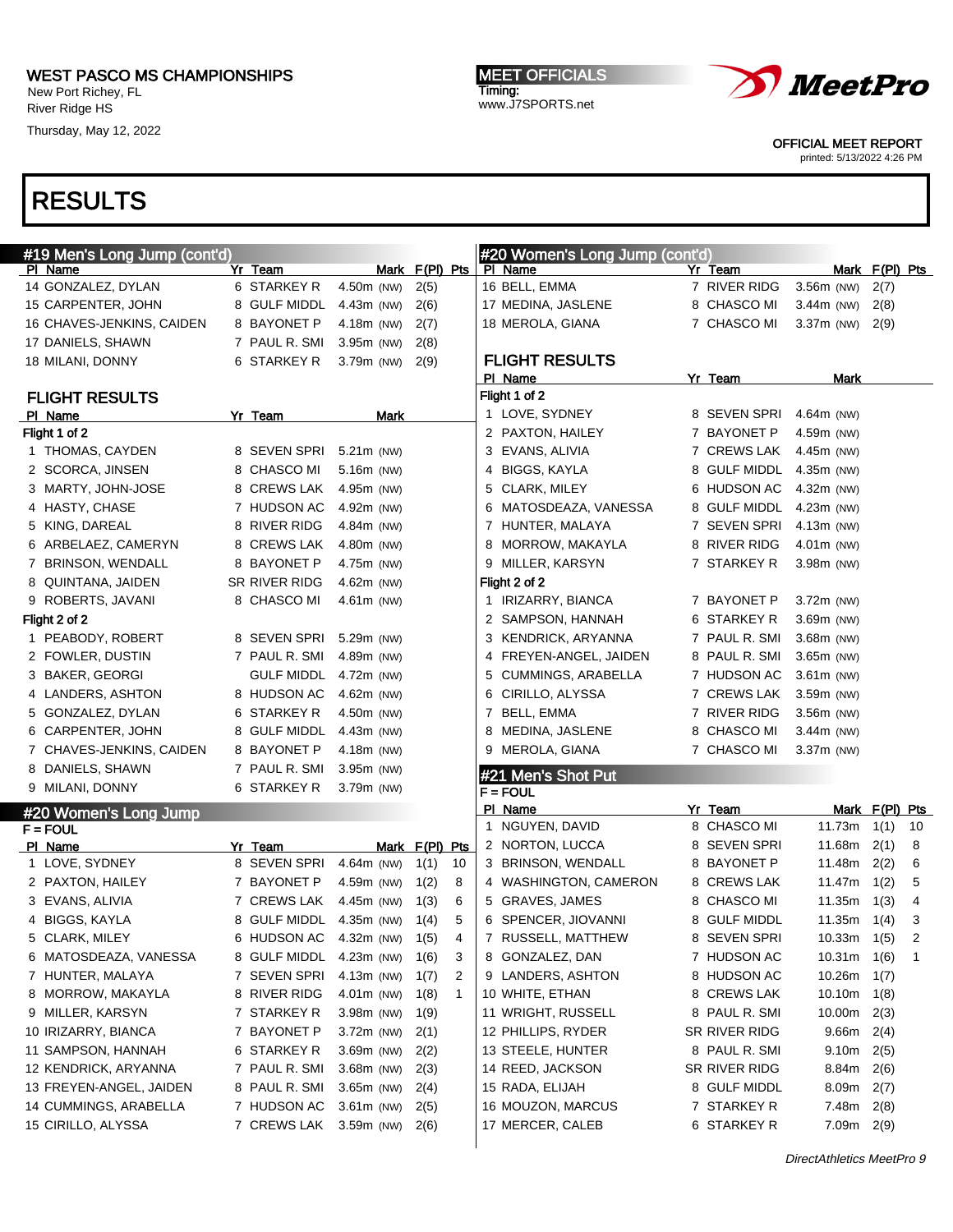New Port Richey, FL River Ridge HS

Thursday, May 12, 2022

# RESULTS

| #21 Men's Shot Put (cont'd) |               |                                | #22 Women's Shot Put (cont'd) |               |                      |
|-----------------------------|---------------|--------------------------------|-------------------------------|---------------|----------------------|
| <b>FLIGHT RESULTS</b>       |               |                                | PI Name                       | Yr Team       | Mark                 |
| PI Name                     | Yr Team       | Mark                           | 2 DEJESUS, CASSANDRA          | 8 CREWS LAK   | 9.15m                |
| Flight 1 of 2               |               |                                | 3 JACKSON, LILLIAN            | 8 RIVER RIDG  | 9.01 <sub>m</sub>    |
| 1 NGUYEN, DAVID             | 8 CHASCO MI   | 11.73m                         | 4 MULARZ, SYDNEY              | 8 BAYONET P   | 8.76m                |
| 2 WASHINGTON, CAMERON       | 8 CREWS LAK   | 11.47m                         | 5 MENDEZ, ZAI                 | 8 CREWS LAK   | 8.70m                |
| 3 GRAVES, JAMES             | 8 CHASCO MI   | 11.35m                         | 6 SMITH, ASHLEIGH             | 8 BAYONET P   | 8.05m                |
| 4 SPENCER, JIOVANNI         | 8 GULF MIDDL  | 11.35m                         | 7 HICKEY, RILEY               | 8 RIVER RIDG  | 7.77m                |
| 5 RUSSELL, MATTHEW          | 8 SEVEN SPRI  | 10.33m                         | 8 MOSCA, SIENNA               | 7 STARKEY R   | 7.48m                |
| 6 GONZALEZ, DAN             | 7 HUDSON AC   | 10.31m                         | 9 DELLIS, MARIA               | 6 STARKEY R   | 6.56m                |
| 7 LANDERS, ASHTON           | 8 HUDSON AC   | 10.26m                         | Flight 2 of 2                 |               |                      |
| 8 WHITE, ETHAN              | 8 CREWS LAK   | 10.10m                         | 1 WILSON, MAYAY               | 8 SEVEN SPRI  | 8.50m                |
| Flight 2 of 2               |               |                                | 2 HARRIS, BREANNE             | 8 CHASCO MI   | 7.51m                |
| 1 NORTON, LUCCA             | 8 SEVEN SPRI  | 11.68m                         | 3 BUTLER, ABBY                | 7 GULF MIDDL  | 7.46m                |
| 2 BRINSON, WENDALL          | 8 BAYONET P   | 11.48m                         | 4 WILLIAMS, KAITLUN           | 6 GULF MIDDL  | 7.17m                |
| 3 WRIGHT, RUSSELL           | 8 PAUL R. SMI | 10.00m                         | 5 THOMAS, GABRIELLA           | 8 PAUL R. SMI | 7.11m                |
| 4 PHILLIPS, RYDER           | SR RIVER RIDG | 9.66m                          | 6 KOEZENO, ANNJEALINA         | 7 HUDSON AC   | 6.92m                |
| 5 STEELE, HUNTER            | 8 PAUL R. SMI | 9.10m                          | 7 MARQUEZ, DESYAH             | 8 CHASCO MI   | 6.34m                |
| 6 REED, JACKSON             | SR RIVER RIDG | 8.84m                          | 8 ANDERSON, ANGELINA          | 8 PAUL R. SMI | 5.98m                |
| 7 RADA, ELIJAH              | 8 GULF MIDDL  | 8.09m                          | 9 BRYSON, BRIANNA             | 6 HUDSON AC   | 5.82m                |
| 8 MOUZON, MARCUS            | 7 STARKEY R   | 7.48m                          | #23 Men's Discus              |               |                      |
| 9 MERCER, CALEB             | 6 STARKEY R   | 7.09m                          | $F = FOUT$                    |               |                      |
| #22 Women's Shot Put        |               |                                | PI Name                       | Yr Team       | Mark F(PI) Pts       |
| <b>F</b> = FOUL             |               |                                | 1 NORTON, LUCCA               | 8 SEVEN SPRI  | 39.88m<br>1(1)<br>10 |
| PI Name                     | Yr Team       | Mark F(PI) Pts                 | 2 WHITE, ETHAN                | 8 CREWS LAK   | 31.76m<br>1(2)<br>8  |
| 1 SANCHEZ, AALIYAH          | 8 SEVEN SPRI  | 9.33m<br>10<br>1(1)            | 3 NGUYEN, DAVID               | 8 CHASCO MI   | 31.65m<br>1(3)<br>6  |
| 2 DEJESUS, CASSANDRA        | 8 CREWS LAK   | 1(2)<br>8<br>9.15m             | 4 GONZALEZ, DAN               | 7 HUDSON AC   | 30.76m<br>1(4)<br>5  |
| 3 JACKSON, LILLIAN          | 8 RIVER RIDG  | 1(3)<br>6<br>9.01 <sub>m</sub> | 5 SPENCER, JIOVANNI           | 8 GULF MIDDL  | 28.30m<br>1(5)<br>4  |
| 4 MULARZ, SYDNEY            | 8 BAYONET P   | 5<br>8.76m<br>1(4)             | 6 PHILLIPS, RYDER             | SR RIVER RIDG | 26.93m<br>2(1)<br>3  |
| 5 MENDEZ, ZAI               | 8 CREWS LAK   | 4<br>8.70m<br>1(5)             | 7 MACY, DEVIN                 | 7 SEVEN SPRI  | 26.87m<br>1(6)<br>2  |
| 6 WILSON, MAYAY             | 8 SEVEN SPRI  | 8.50m<br>2(1)<br>3             | 8 WASHINGTON, CAMERON         | 8 CREWS LAK   | 26.77m<br>2(2)<br>1  |
| 7 SMITH, ASHLEIGH           | 8 BAYONET P   | 2<br>8.05m<br>1(6)             | 9 FREE, MICHAEL               | 8 CHASCO MI   | 26.10m<br>1(7)       |
| 8 HICKEY, RILEY             | 8 RIVER RIDG  | $\mathbf{1}$<br>7.77m<br>1(7)  | 10 LEDEZMA, JAYDEN            | 8 BAYONET P   | 23.86m<br>2(3)       |
| 9 HARRIS, BREANNE           | 8 CHASCO MI   | 2(2)<br>7.51m                  | 11 LEON, ALEJANDRO            | 7 HUDSON AC   | 22.99m<br>1(8)       |
| 10 MOSCA, SIENNA            | 7 STARKEY R   | 7.48m<br>1(8)                  | 12 REED, JACKSON              | SR RIVER RIDG | 22.99m<br>1(9)       |
| 11 BUTLER, ABBY             | 7 GULF MIDDL  | 7.46m<br>2(3)                  | 13 WRIGHT, RUSSELL            | 8 PAUL R. SMI | 21.86m<br>2(4)       |
| 12 WILLIAMS, KAITLUN        | 6 GULF MIDDL  | $7.17m$ 2(4)                   | 14 RADA, ELIJAH               | 8 GULF MIDDL  | 19.93m<br>2(5)       |
| 13 THOMAS, GABRIELLA        | 8 PAUL R. SMI | $7.11m$ 2(5)                   | 15 WILSON, CARTER             | 6 STARKEY R   | 18.69m 2(6)          |
| 14 KOEZENO, ANNJEALINA      | 7 HUDSON AC   | 6.92m<br>2(6)                  | 16 MIRANDA, BRYAN             | 8 PAUL R. SMI | 18.16m<br>2(7)       |
| 15 DELLIS, MARIA            | 6 STARKEY R   | $6.56m$ 1(9)                   | 17 BURGOHY, EMILIO            | 6 STARKEY R   | 18.06m<br>2(8)       |
| 16 MARQUEZ, DESYAH          | 8 CHASCO MI   | 6.34m<br>2(7)                  | TAYLOR, COREY                 | 8 BAYONET P   | NM 2                 |
| 17 ANDERSON, ANGELINA       | 8 PAUL R. SMI | 5.98m<br>2(8)                  | <b>FLIGHT RESULTS</b>         |               |                      |
| 18 BRYSON, BRIANNA          | 6 HUDSON AC   | 5.82m 2(9)                     | PI Name                       | Yr Team       | Mark                 |
|                             |               |                                | Flight 1 of 2                 |               |                      |
| <b>FLIGHT RESULTS</b>       |               |                                | 1 NORTON, LUCCA               | 8 SEVEN SPRI  | 39.88m               |
| PI Name<br>Flight 1 of 2    | Yr Team       | Mark                           | 2 WHITE, ETHAN                | 8 CREWS LAK   | 31.76m               |
| 1 SANCHEZ, AALIYAH          | 8 SEVEN SPRI  | 9.33 <sub>m</sub>              | 3 NGUYEN, DAVID               | 8 CHASCO MI   | 31.65m               |
|                             |               |                                |                               |               |                      |

MEET OFFICIALS Timing: www.J7SPORTS.net



OFFICIAL MEET REPORT printed: 5/13/2022 4:26 PM

DirectAthletics MeetPro 10